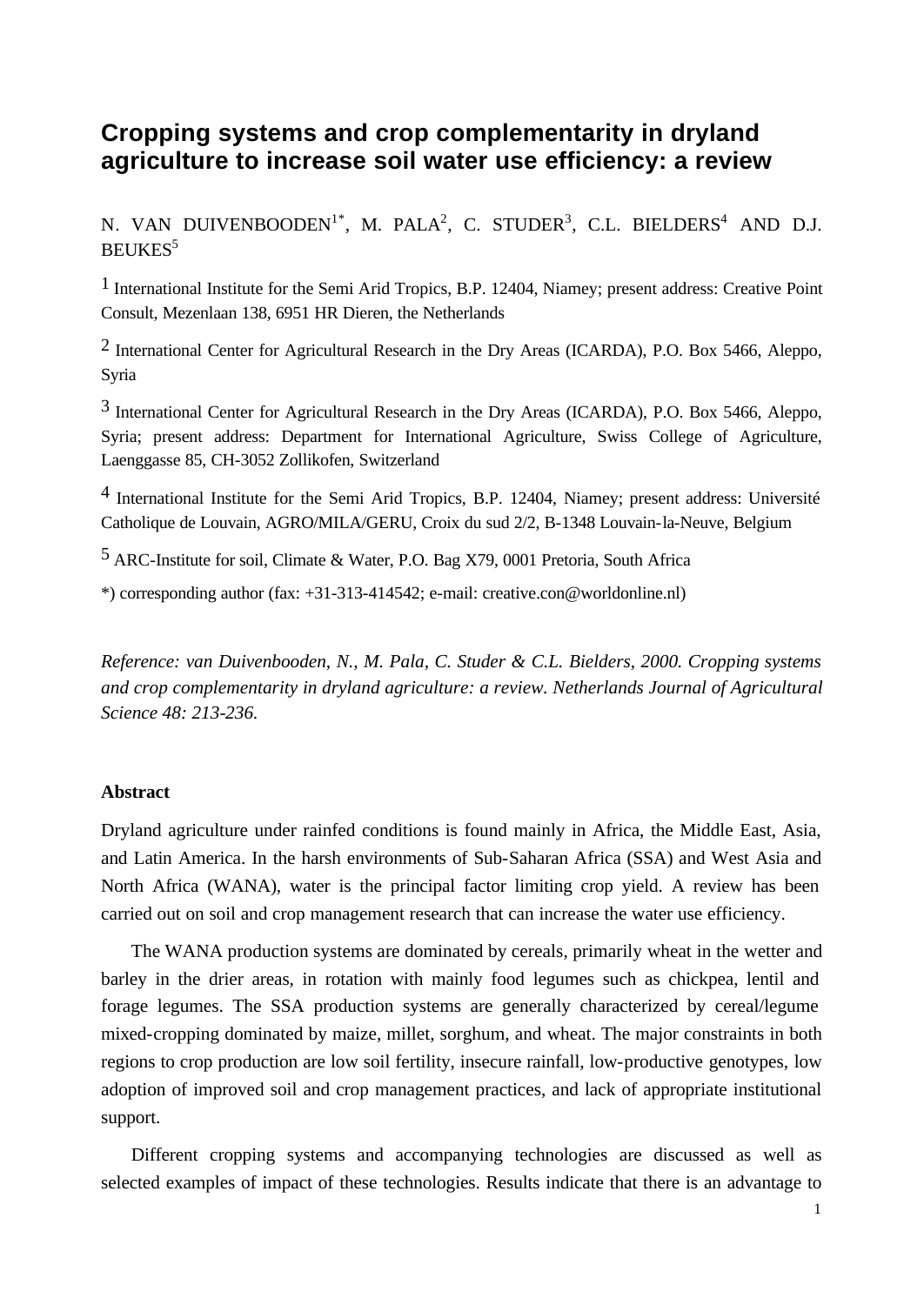apply these technologies but being function of socio-economic and bio-physical conditions. It is recommended that future research focuses on integrated technology development while taking into account also different levels of scale such as field, village, and watershed.

*Keywords*: water use efficiency, impact, rainfed, technologies, West Asia, Africa

## **Introduction**

Recent agricultural research has resulted in innovations which enable farmers to increase their yields. Mechanization of farm operations, proper and timely tillage and sowing, planting geometry, new crop varieties, use of fertilizers, pesticides, and herbicides in suitable crop rotations all contribute to the increase and stabilization of agricultural production. However, across wide tracts of Sub-Saharan Africa (SSA) and West Asia and North Africa (WANA), water scarcity is a major factor limiting agricultural production for millions of resource-poor dryland farmers. The small total amount of rain combined with its erratic and unreliable occurrence constrain the achievement of stable, sustainable production systems providing satisfactory, low-risk livelihoods. The occurrence of periods of water deficit for crop production, referred to as 'climatic drought', is commonly observed and leads to low water availability for crops. Besides climatic drought, crop water stress may also result from low levels of plant available water in the soil profile due either to the existence of physical barriers to water infiltration (e.g., surface sealing) or to soil chemical or physical limitations to plant root growth and root water uptake. Drought resulting from such factors will be referred to as 'edaphic drought' since it is caused by soil-specific conditions rather than by limited rainwater supply, and can occur even under conditions of sufficient and well-distributed rainfall. Finally, even where water is very scarce, particularly in the driest areas, a surprisingly small proportion of the available water is actually transpired by the crop. Non-productive losses include surface runoff, deep drainage, evaporation from the soil surface and deep cracks, and transpiration by weeds.

Within this context, innovations in soil and crop management are sought by agricultural scientists to make maximum use of the water available for crop growth. In general, in addition to soil fertility management, two main agronomic strategies have been identified to increase water use efficiency: soil and water management, and cropping system management. Figure 1 illustrates for representative countries of SSA and WANA the considerable variations in rainfall both within and between countries as well as the unequal distribution of rainfall throughout the year. This rainfall variability, combined with large variations in other climatic factors as well as large differences in soil types, makes it hard for scientists to develop general "blue print" solutions, but rather necessitates the development of site-specific technologies to help the resource-poor farmers of WANA and SSA.

This paper reviews the present status of research on cropping systems and crop complementarity in dryland agriculture in the light of increasing water-use efficiency (WUE). An example of a decision tree on how to optimize soil water use, and examples of impact of relevant techniques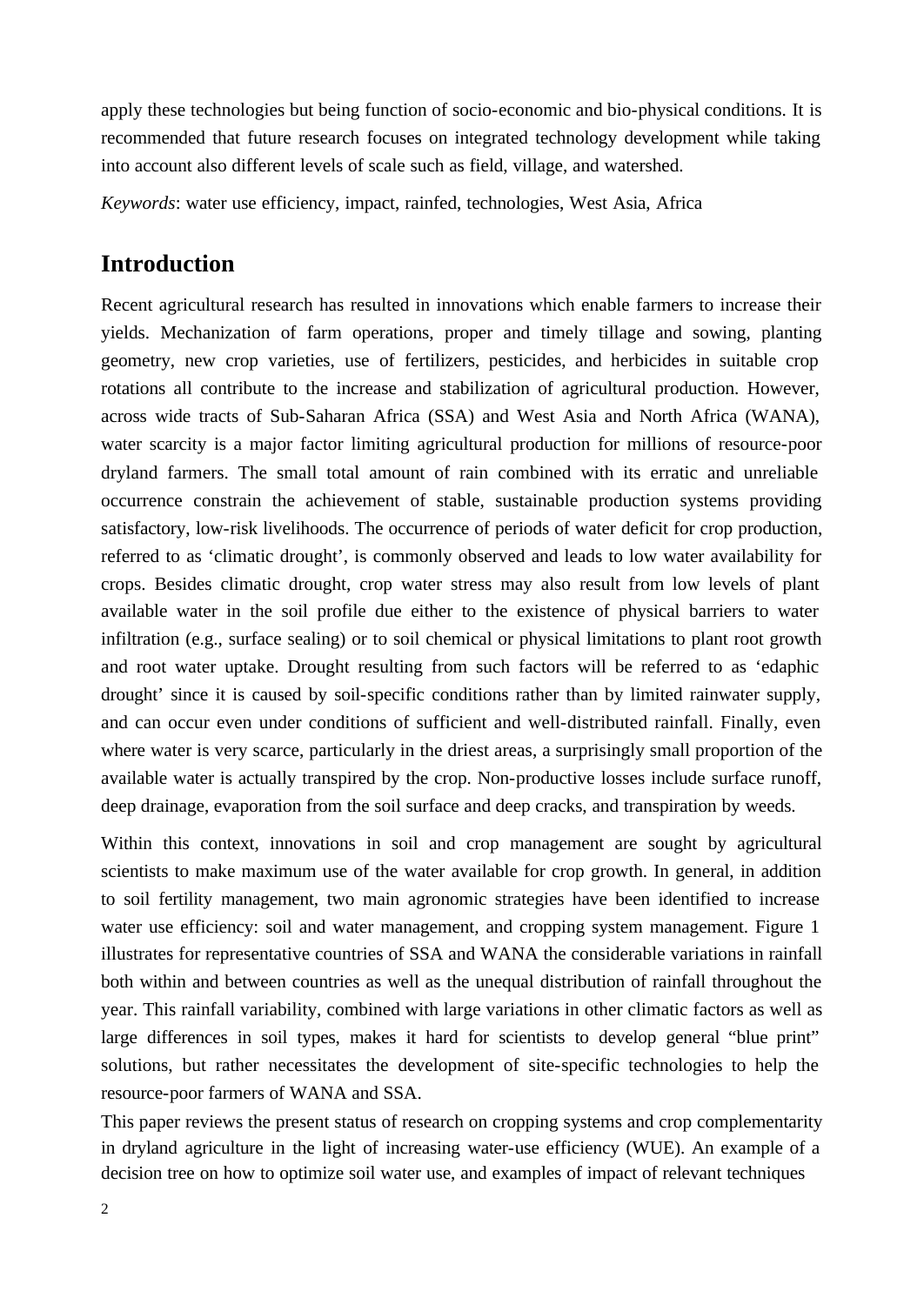

*Figure 1. Long-term average rainfall and its monthly distribution in the course of the year in the crop production areas of the 12 member countries of the Optimizing Soil Water Use Consortium representing West Asia, North Africa (WANA) and Sub-Saharan Africa (SSA).*

are presented. The paper focuses on representative countries of the WANA and SSA regions (i.e. Burkina Faso, Egypt, Iran, Jordan, Kenya, Mali, Morocco, Niger, South Africa, Syria, Turkey, and Zimbabwe) that are members of the Optimizing Soil Water Use (OSWU) Consortium. It is beyond the scope of the review to present all details, and if needed, the reader is requested to refer to Van Duivenbooden *et al.* (1999: e.g., chapters on each country) or the original articles.

## **Definition of Water-Use Efficiency (WUE)**

In it most general sense, WUE refers to the ratio of the amount of water used to achieve a given output. Both the 'type' of water whose use is being optimized – rainfall, (evapo-)transpired water, irrigation water, etc. – and the type of output vary according to the process that is being optimized and the objectives of the optimization process. WUE may therefore refer to crop yield per unit rainfall, total biomass per unit irrigation water, or mass of hydrocarbons stored per unit water transpired, to cite but a few definitions. In addition, WUE can be defined at different spatial and temporal (daily, weekly, seasonal, yearly) scales. Regarding spatial scales, it can be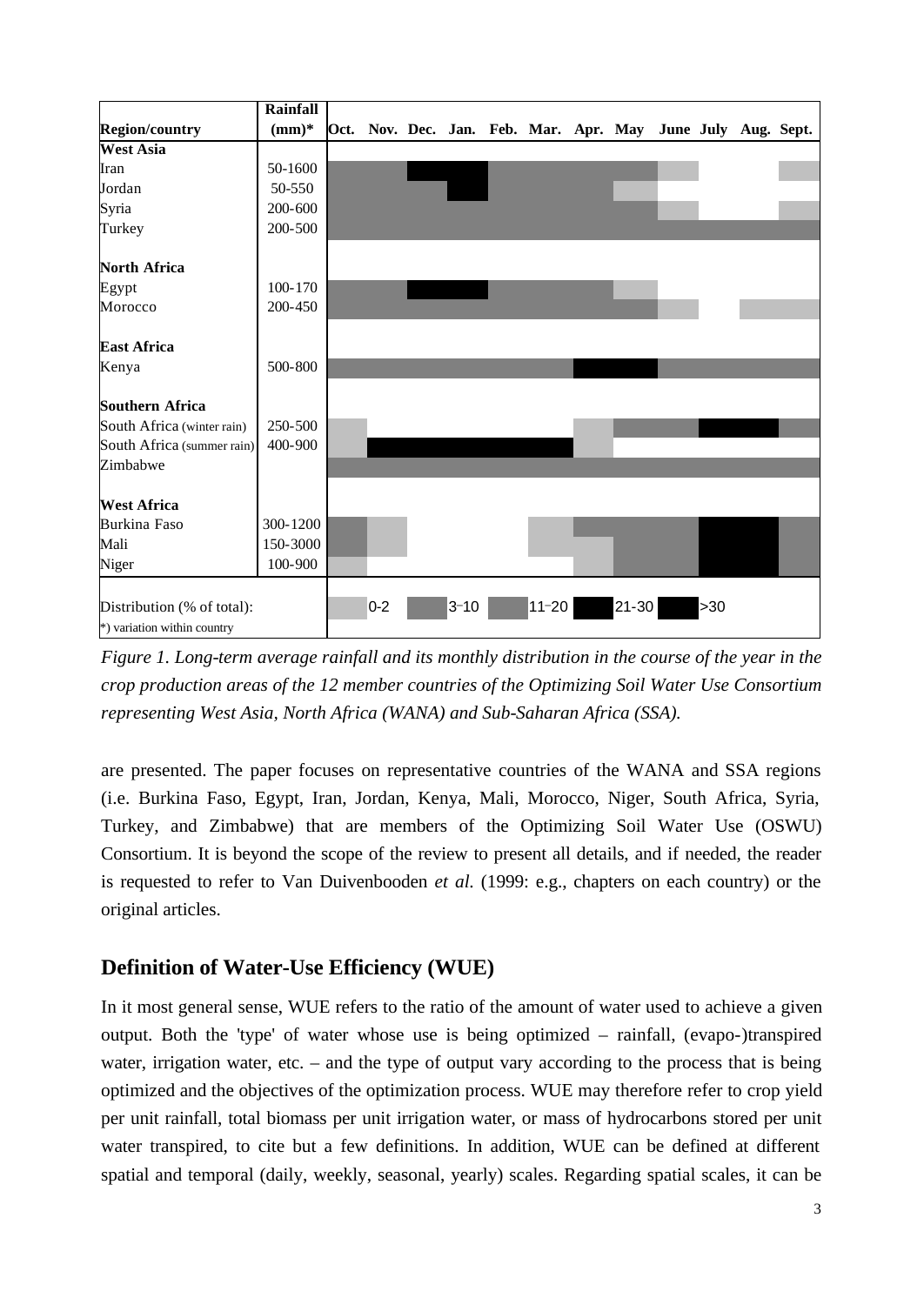defined, for instance at: *(i)* the watershed scale, as the ratio of the amount of biomass produced to the amount of water flowing into this watershed (precipitation) minus the amount of water flowing out [kg biomass per m<sup>3</sup> water or kg per mm]; *(ii)* the farm scale, as the ratio of the economic value of the produce to the amount of water consumed by the crop (US\$ per m<sup>3</sup> water); *(iii)* the field scale, as the ratio of the amount of biomass produced (total dry matter, grain yield, tuber yield, etc.) to the amount of water evapotranspired (i.e., transpiration by crop and evaporation from soil) [kg biomass per mm water evapotranspired]; *(iv)* the individual plant scale, as the ratio of the amount of biomass produced to the amount of water transpired by the plant (kg biomass per mm water transpired).

As a consequence, WUE should be replaced with more specific definitions such as precipitationuse efficiency (PUE), irrigation water-use efficiency (IWUE), transpiration efficiency (TE), etc., and the calculation procedures should be clearly explained. This is particularly important if WUE is not considered as yield over evapotranspiration.

In this paper, the meaning of WUE may vary from source to source according to the prevailing norms and procedures used in different countries and the origin of the data.

## **Dryland agriculture and its traditional crop production systems**

In both WANA and SSA, the crop production systems are integrated closely with livestock production (e.g., stubble grazing, manure supply). Their main characteristics are listed in Table 1, showing the wide range of soil physical and chemical constraints for which solutions are required. Depending on the agro-ecological zone, crops are grown either as a mono-culture or as intercrop with a legume at low planting density. Intercropping enables spreading of risks over two contrasting crops and of labour peaks, and allows exploitation of the long rainy season during good years. Planting densities depend on the expected rainfall and the soil type. Because of crop establishment problems - mainly due to prolonged dry spells - repeated sowing is common. Generally, weeding is done by hand, and external inputs such as fertilizers or pesticides are insufficiently applied or not at all.

For both regions, the importance of legumes for nutritious food and feed, their contribution to subsequent cereal productivity through biologically fixed N, for breaking disease and pest cycles, and conserving farming resources and promoting sustainable agriculture has been documented (Osman *et al.*, 1990; Bationo *et al.*, 1991; Harris *et al.*, 1991; Wiltshire & du Preez, 1993; Muehlbauer & Keiser, 1994). Soil degradation, in the form of soil erosion and loss of soil organic matter and essential nutrients, is an increasing problem in both regions. Legume cultivation to increase soil organic matter, to fix nitrogen and spare soil mineral N, to eliminate cereal diseases, and to provide more flexible weed-control options offers a means of alleviating soil degradation in the face of inevitable crop intensification in dry areas. The integration of legumes in the cropping systems can also reduce soil erosion substantially (Zougmoré *et al.*, 1998).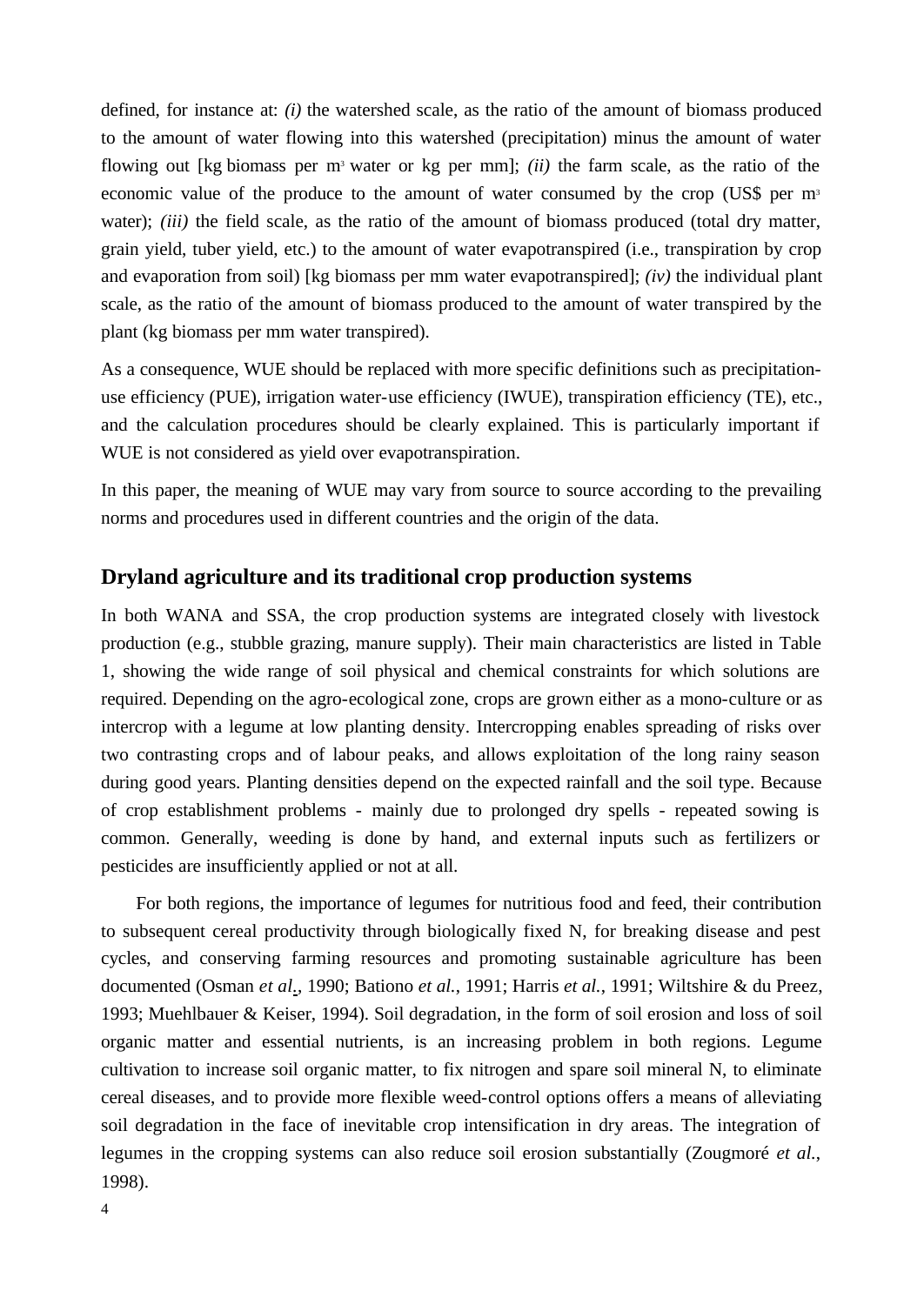|                                      | West Asia                                                                                                                                                                                                                                   | North Africa                                        | <b>West Africa</b>                                                                                             | East Africa                                                                                              | Southern Africa                                                                                                                                                                        |
|--------------------------------------|---------------------------------------------------------------------------------------------------------------------------------------------------------------------------------------------------------------------------------------------|-----------------------------------------------------|----------------------------------------------------------------------------------------------------------------|----------------------------------------------------------------------------------------------------------|----------------------------------------------------------------------------------------------------------------------------------------------------------------------------------------|
| Cereal based<br>Production<br>system | <350 mm: barley in rotation with fallow,<br>barley or forage legumes<br>$>350$ mm; wheat in rotation with either<br>fallow or barley, faba bean, chickpea, or<br>lentil (winter or spring-sown), or melon,<br>sunflower, or sesame (spring) | Same as West Asia                                   | Driest part: millet, cowpea;<br>Wetter part: sorghum,<br>groundnut, maize<br>Transition: mix of above<br>crops | Driest part: millet,;<br>Wetter part: maize,<br>sorghum, groundnut;<br>Transition: mix of<br>above crops | SR: maize, wheat, sunflower,<br>sorghum<br>WR: wheat, barley                                                                                                                           |
| Livestock                            | Sheep and goats                                                                                                                                                                                                                             | Sheep and goats                                     | Sheep, goats and cattle                                                                                        | Sheep, goats and<br>cattle                                                                               | Sheep, goats and cattle                                                                                                                                                                |
| Planting<br>densities                | 15,000 - $50,000^{(2)}$ (chickpea)<br>40 - $180^{(3)}$ barley                                                                                                                                                                               | Same as West Asia                                   | $5,000 - 10,000$ <sup>(1)</sup>                                                                                | $70,000^{(2)}$ favourable<br>conditions<br>$< 20,000^{(2)}$ unfavour-<br>able conditions                 | 10,000-32,000 <sup>(2)</sup> (maize)<br>30,000-40,000 <sup>(2)</sup> (sunflower)<br>50,000-80,000 <sup>(2)</sup> (sorghum)<br>SR: $15-40^{(3)}$ (wheat)<br>WR: $100-130^{(3)}$ (wheat) |
| Soil type                            | Xerosols, lithosols, cambisols                                                                                                                                                                                                              | Xerosols, lithosols,<br>cambisols                   | Arenosols, luvisols,<br>regosols                                                                               | Luvisols, acrisols,<br>vertisols                                                                         | Arenosols, acrisols,<br>cambisols, ferralsols, luvisols,<br>solonetz, vertisols, xerosols                                                                                              |
| Soil fertility                       | Low OM, low N and P, high $CaCO3$                                                                                                                                                                                                           | Low OM, low N,<br>high $CaCO3$                      | Low OM, N and P                                                                                                | Low OM, N and P                                                                                          | Low OM, N, P, K(locally)                                                                                                                                                               |
| Soil<br>miscellaneous                | Variable texture, depth, slope, and<br>stoniness:                                                                                                                                                                                           | variable texture.<br>depth, slope, and<br>stoniness | variable depth, and slope;<br>texture: $>65\%$ sand and<br>$<$ 18% clay                                        | Shallow with<br>petroplinthite<br>horizons                                                               | Variable texture, depth and<br>stoniness                                                                                                                                               |
| Additional<br>problems               | High pH, water and wind erosion                                                                                                                                                                                                             | High pH, water and<br>wind erosion                  | Low pH (locally), soil<br>compaction;<br>Drier part: water and wind<br>erosion;<br>Wetter part: water erosion  | Low pH, surface<br>sealing, wind and<br>water erosion                                                    | Low pH, soil compaction,<br>crusting, wind and water<br>erosion                                                                                                                        |

## Table 1. Selected main characteristics of traditional production systems in dry areas of WANA and SSA.

OM = Organic Matter; N = Nitrogen; P = Phosphorus; K = Potassium; SR: Summer Rain; WR: Winter Rain.

Planting densities: <sup>(1)</sup>: hills ha<sup>-1</sup>; <sup>(2)</sup>: plants ha<sup>-1</sup>; <sup>(3)</sup>: kg ha<sup>-1</sup>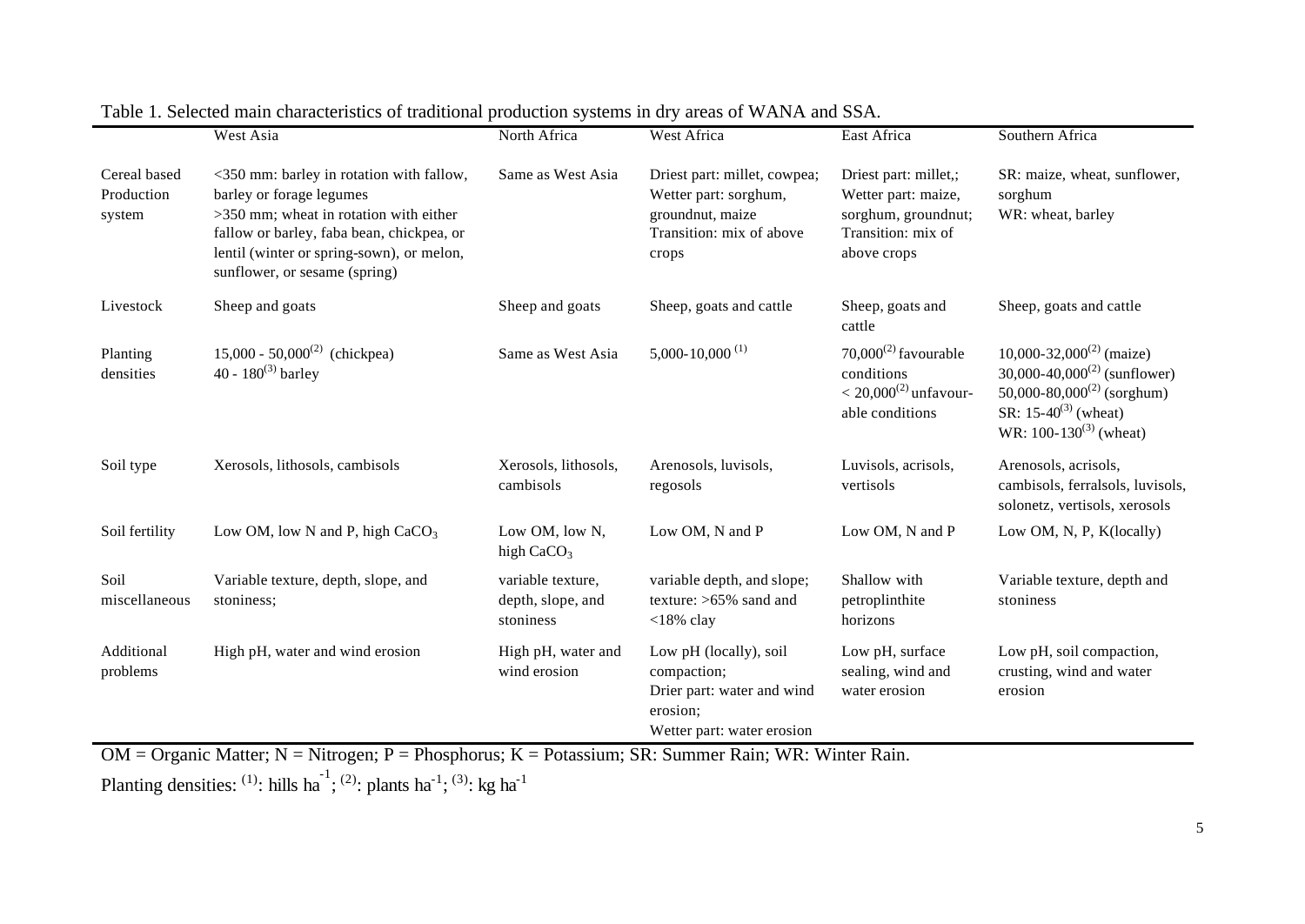## **Strategies to optimize water-use efficiency**

The basic principle of efficient water-use for plant production lies in optimizing each of the components of the soil water balance. There are two distinct management periods. The first is the period of rain storage lasting from harvesting of the previous crop till sowing of the next. Under semi-arid climatic conditions, the soil and water management strategies during this period should aim at maximizing soil water storage, i.e., at maximizing the gains and minimizing the losses in equation 1. The soil water balance during the period of rain storage can be written as follows:

$$
\Delta S = P + I \pm D \pm R - E - T \tag{1}
$$

where,  $\Delta S$  = change in the water content in the potential root zone; P = precipitation; I = irrigation; D = downward drainage out of the root zone (–) or upward capillary flow into the root zone (+);  $R = \text{runoff } (-)$  or runon (+);  $E =$ evaporation from the soil surface; and  $T =$  transpiration.

The growing season is the second management period, lasting from sowing till harvesting of the crop. The soil water balance can then be rearranged in the following form:

$$
T = P + I \pm \Delta S \pm D \pm R - E \tag{2}
$$

To allow for the maximum amount of water to be available for transpiration (T), and thereby leading to maximum plant production, the parameters on the right hand side of equation 2 should be optimized.

#### *Soil and water management*

Efficient capture of rainwater by the soil requires that the infiltration rate equals the rainfall intensity for the entire duration of a storm. Otherwise, the excess water ponds on the soil, runs off, and is lost to the soil-crop water economy at that place. The severity of runoff is a function of rainfall quantity and intensity, land slope, soil and surface characteristics, and plant cover. Of these, only the last two are potentially subject to control on a routine basis, although land slopes can be modified by building terraces. Previous research has mainly concentrated on soil physical characteristics and how to ameliorate the limitations they impose on infiltration, either directly by surface sealing (or crusting) or indirectly by slow subsurface percolation. Surface crusting and restricted infiltration are also widespread problems in dry areas and may limit tillage opportunities. Technologies affecting soil physical characteristics in order to increase water availability comprise mainly tillage and anti-erosion measures.

#### *Tillage*

Tillage operations (with their form, depth, frequency, and timing) and the management of crop residues are important in water conservation, particularly in dry areas. In rainfed agriculture in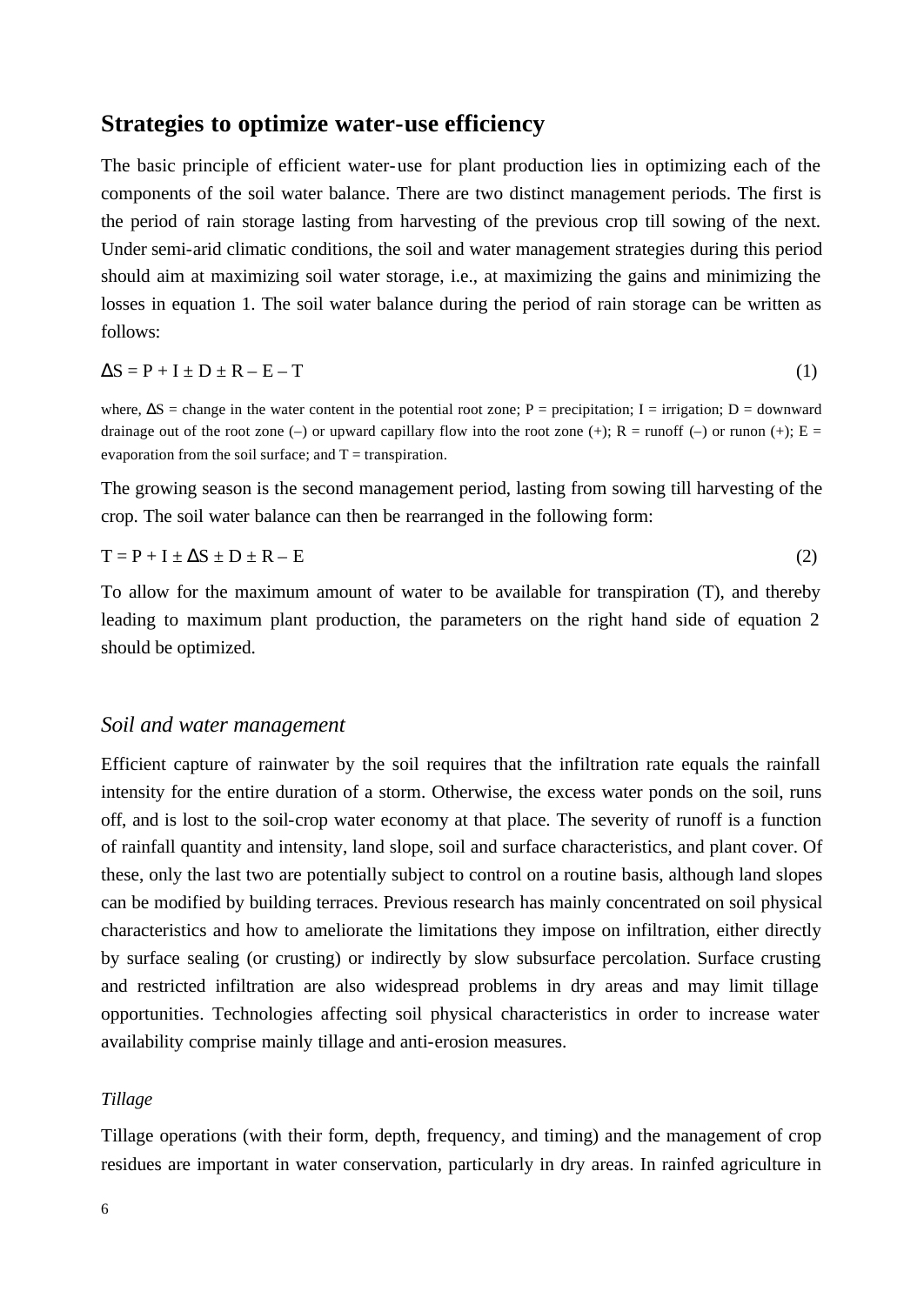semi-arid regions, conventional tillage has mainly four purposes: *(i)* to prepare a seedbed, *(ii)* to promote infiltration, *(iii)* to conserve water within the soil profile, and *(iv)* to prevent wind and water erosion. Where the land has been untilled since the previous harvest, in all but the lightest soils it is necessary to wait until the early rains have cumulatively wetted the soil sufficiently to permit the entry of an implement. A particularly vicious circle can arise where the crusted surface of 'hardsetting' soil resists infiltration and promotes the runoff of much of the heavy early-season rainfall. Research-derived recommendations to cultivate after harvest or before the next rains to assist infiltration are often inapplicable: one problem is the indigenous practice of *in situ* grazing of residues, another that the power available for tillage is inadequate to overcome the natural strength of the dry soil. For the driest environments, it may be advantageous to rethink the cropping pattern and its relation to the tillage requirements for water infiltration and weed control. Currently, most staple cereals continue extracting soil water beyond the end of the rainy season, so that after harvest many soils are unworkable until the next season. One solution is to give priority to the basic needs of the tillage operation (rather than those of a particular crop) and to increase the flexibility of the cropping system by introducing new varieties and species of shorter growth cycle (Jones, 1987). The underlying logic in all cases should be soil management to optimize the provision of water to crops most able to utilize it productively.

Increasing the surface area of soil exposed to radiation and wind by deep plowing increases the loss of water through evaporation. Maintenance of the soil structure is the basic requirement for any package aimed at recuperating and maintaining the productivity of soil. Conventional or clean tillage has a long traditional and historical basis in rainfed cropping areas of the world. However, conservation tillage, which requires that stubble residues remain on or near the soil surface, is becoming more widely used. The no-tillage system is a powerful point of entry to solve the problems of soil erosion, soil fertility, and soils with low water-holding capacity (Lal, 1976). Crop yields from no-tillage agriculture are usually as high as or higher than yields produced by conventional tillage (Campbell *et al.*, 1984). However, no-till systems create other challenges that need to be coped with, such as weed and pest infestations.

Tillage research in semi-arid Southern Africa has been related to compaction and water conservation. Controlled traffic and deep tillage resulted in higher maize yields and dry-matter production, improved WUE, and improved rooting (Bennie *et al.*, 1982). However, under higher rainfall and on more clayey soils, Berry & Mallett (1988) obtained better, or the same yields, with no tillage compared with conventional tillage, indicating the need for site-specific recommendations.

In West Africa, soils are characterized by low surface porosity, poor structure, susceptibility to crust formation, and low water-holding capacities. Tillage incorporates organic matter, improves weed control and water conservation, and enhances root proliferation, thus increasing both fertilizer- and water-use efficiency. Tillage, combined with other inputs such as fertilizer and improved cultivars, showed synergistic effects, which varied per year and cropping system.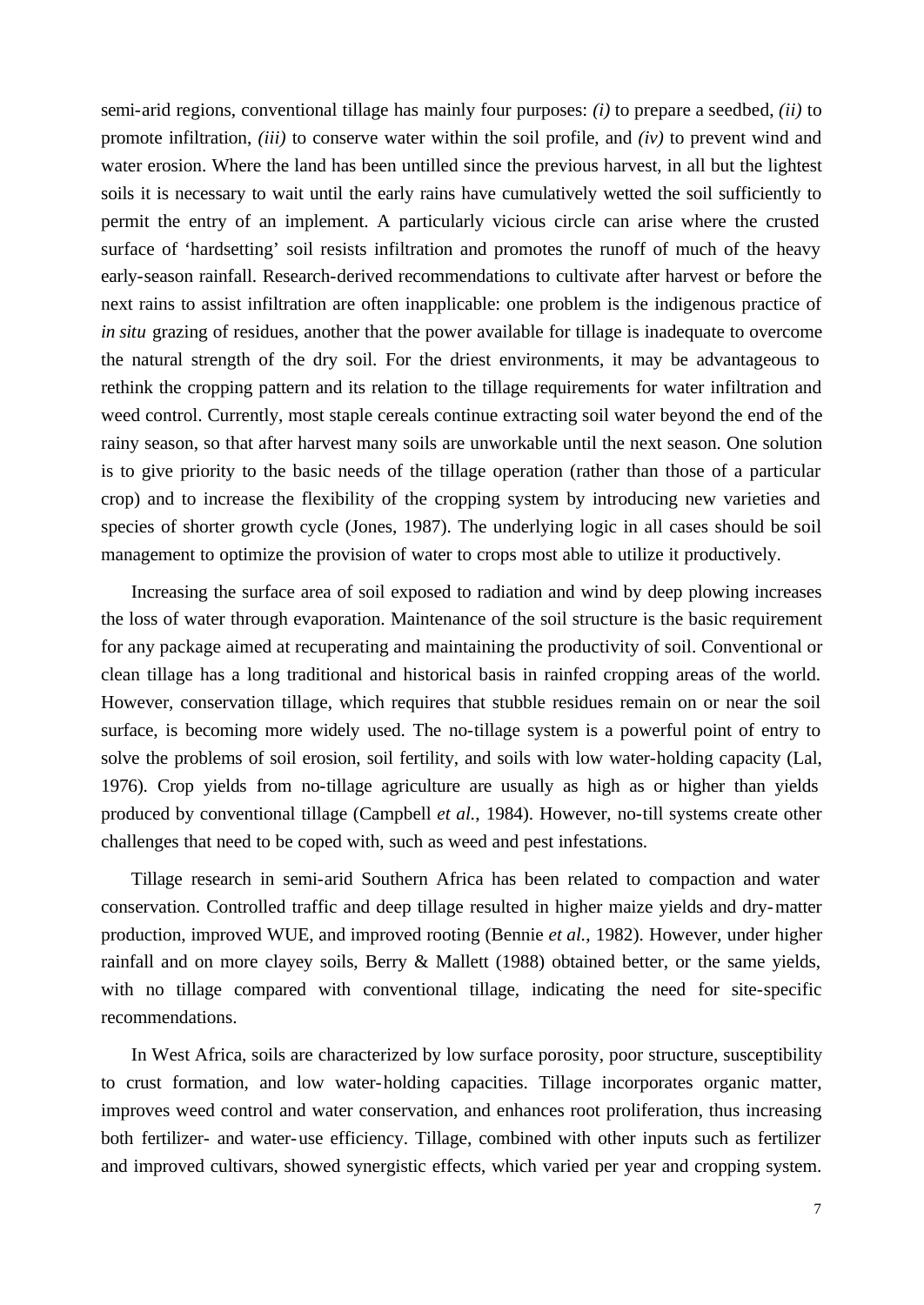Nicou & Charreau (1985) reported an average yield increase of 22% with tillage from 38 experiments. In a millet-cowpea rotation, ridging and P fertilizer input increased biomass production by 10% for millet grain, 21% for millet straw, and 27% for cowpea fodder, but reduced cowpea grain yields by 8% (Klaij *et al.*, 1994). In another experiment, tillage resulted in a 76-167% millet yield increase (Klaij & Hoogmoed, 1993).

Except on sandy soils, ridging is traditionally practised in Nigeria, Mali, Senegal, and Niger, and hilling or mounding in the Seno plain in Mali. Ridging reduces bulk density, concentrates fertility and organic matter, stimulates seedling growth and establishment, and may help reduce wind erosion (Klaij & Hoogmoed, 1993). Where infiltration rates are low, tied ridging leads to higher infiltration by reducing runoff.

Large-scale adoption of primary and secondary tillage methods may only be realized through the acceptance of mechanization. In Southern Africa, the rapid mechanization of the commercial sector from the 1930s onward has meant that almost no research on tillage using animal draught has been carried out (Morse, 1996). Still, the use of animal traction seems a practical means to increase farmers' efficiency to produce food in many production systems in SSA. Also in Southern Africa, animal traction is particularly used to cultivate steep slopes. However, farmers' application of animal traction is often limited by the availability of the traction source, fodder availability, and equipment.

Within the WANA region, conventional tillage is a regular practice, i.e. plowing with a disc or moldboard to a depth of 20-30 cm each year, and preparing the seedbed with either a harrow or tine implement (Cooper *et al.*, 1987). Deep tillage with moldboard in the spring of a fallow year is recommended for control of grass weeds in cereal crops. This has an additional advantage of increasing surface roughness which enhances infiltration of rainfall late in the fallow season. When followed by a shallow secondary tillage at the end of the rains, the practice leads to greater storage of soil water and increased wheat yield through soil mulch serving as an isolation layer at 8-10 cm of the soil surface (Durutan *et al.*, 1991). However, in continuous cropping systems, this secondary tillage can not be applied because the soil is too dry. Thus, tillage operations under continuous cropping aim mainly at seedbed preparation and depend on the implements available to cultivate the dry and hard soil. Many farmers have to delay their planting until the first rains softened the soil allowing land preparation (Pala, 1991).

In the long term, tillage can be expected to cause breakdown of the surface structure and increased crusting. In soils where the surface structure is inherently weak, cultivation rapidly leads to surface degradation, reduced infiltration, and failure of crops to emerge through the solid crusts which form, particularly toward the drier margins of the cropped area in WANA (Cooper *et al.*, 1987). If these same soils are cultivated when they are dry, the lack of structure renders them very susceptible to wind erosion, but its severity is not quantified.

8 Although systems utilizing zero-tillage, reduced-tillage, and/or crop residue retention treatments have been credited with reducing evaporation, as well as improving infiltration and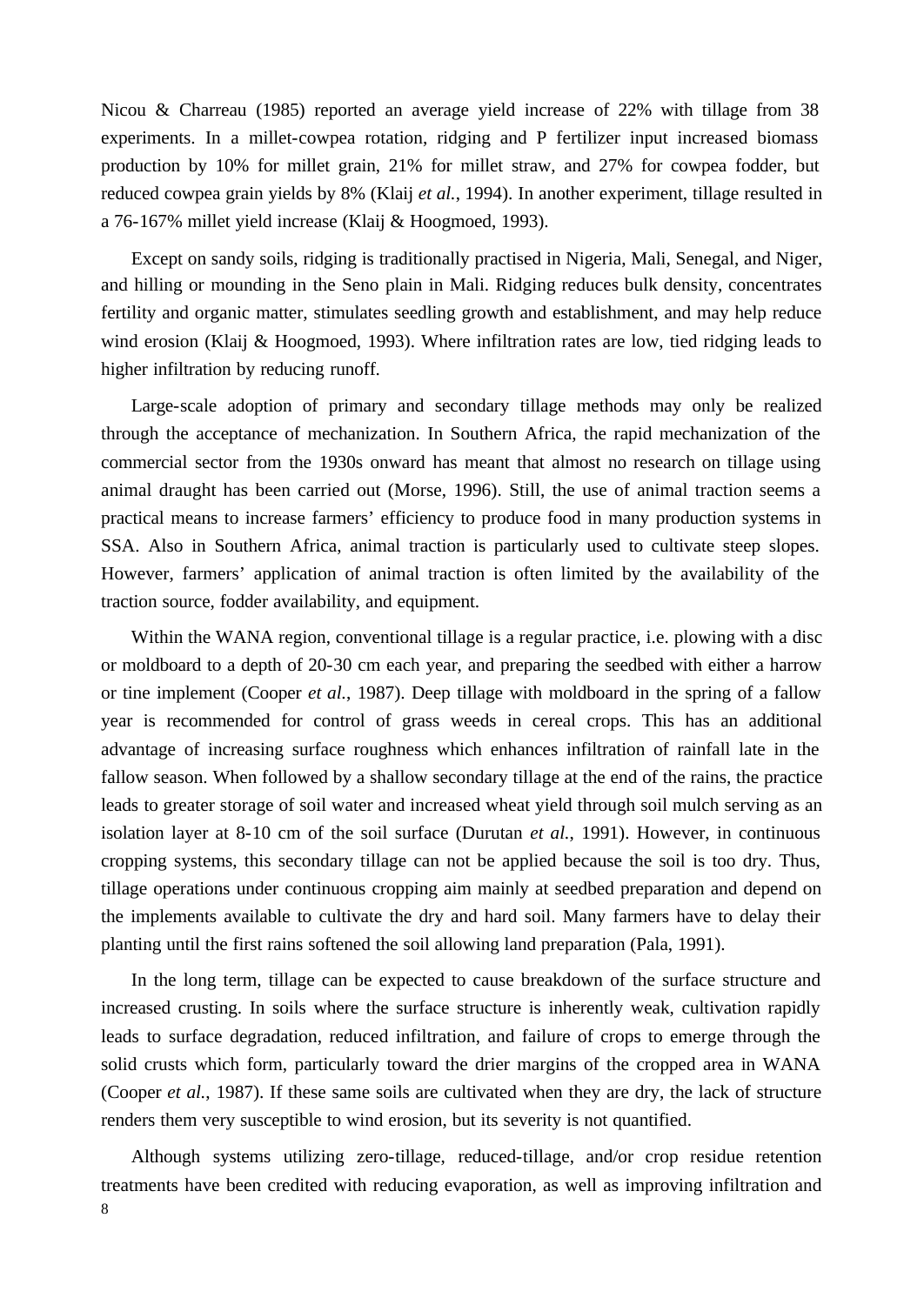reducing erosion in the USA (e.g. Papendick *et al.*, 1991), these results have proved hard to reproduce in northern Syria (Jones, 1997). Over six years of continuous barley and vetch-barley rotations, any effect of zero tillage, with retention of stubble and straw, on the dry-season soil water economy was negligible. The small improvements in crop performance occasionally observed may reflect a marginal reduction in evaporation in young plant stands drilled directly into the standing stubble. Pala *et al*. (2000) reported that the general trends in soil water change were the same for all tillage practices (deep moldboard, deep chisel, shallow cultivator and zerotillage), but that zero- and minimum-tillage treatments left more water at harvest for the following crop compared with deep-tillage practices. Furthermore, zero- and minimum-tillage is more energy-efficient with no reductions in yield observed.

#### *Erosion control measures*

In SSA, common water erosion control measures comprise stone bunds, stone lines, microcatchments (locally called e.g. Zai and Teras), and rows of (leguminous) trees or perennial grasses (Roose, 1989; Manu *et al.*, 1994; Van Dijk, 1997; Ouattara *et al.*, 1999). Small-scale amendments, using hand labor or simple mechanization, are often proposed for such measures. Ways to manage the soil surface to collect and/or harvest water or to counter the effects of highintensity rainfall on crust-prone surfaces and so prevent runoff include crust-breaking techniques (mainly employed soon after sowing to assist crop emergence) and, more widely, various systems of ridging. These are on or slightly off the contour, often with transverse 'ties' at intervals across the furrows that restrict flow and create a pattern of infiltration basins (Dagg  $\&$ Macartney, 1968; Stroosnijder & Hoogmoed, 1984; Van Der Ploeg & Reddy, 1988).

Cropping systems also play a role in reducing soil erosion. For example, in Burkina Faso, a mixed crop of sorghum and cowpea reduced runoff by 20-30% compared to sorghum alone, and by 5-10% compared to cowpea alone, resulting in a reduction in soil erosion of 80 and 45-55%, respectively (Zougmoré *et al.*, 1998). In South Africa, Haylett (1960) found soil loss to be 44 times higher under continuous maize cropping compared with natural vegetation.

In addition, the strips between fields have positive effects on soil and water conservation, reduce soil erosion, and may contribute to the farmers' income (e.g. through selling of woven products, fodder for animals, traditional medicine, etc.). Examples are strips of Vetiver grass (*Vetiveria zizanioides* and *V. nigritana*) found in Burkina Faso, Kenya, Mali, Nigeria, Tanzania, Tunisia, and Zimbabwe (Vietmeyer & Ruskin, 1993), or *Andropogon spp.* or *Panicum maximum*. Hedgerows of shrubs or small trees are also being planted as observed in Kenya (Kiepe, 1995) and Senegal (Perez *et al.*, 1998). Similar systems are currently being tested in WANA, for instance in Egypt (Anonymous, 1999a), Morocco (Boutfirass *et al.*, 1999) and Syria (Somi & Abdul Aal, 1999). Larger-scale alternatives include contour strips (Carter *et al.*, 1988) and various bunding and terracing systems as part of an integrated soil and land management approach. Terracing may possibly be more appropriate in the wetter environments where soil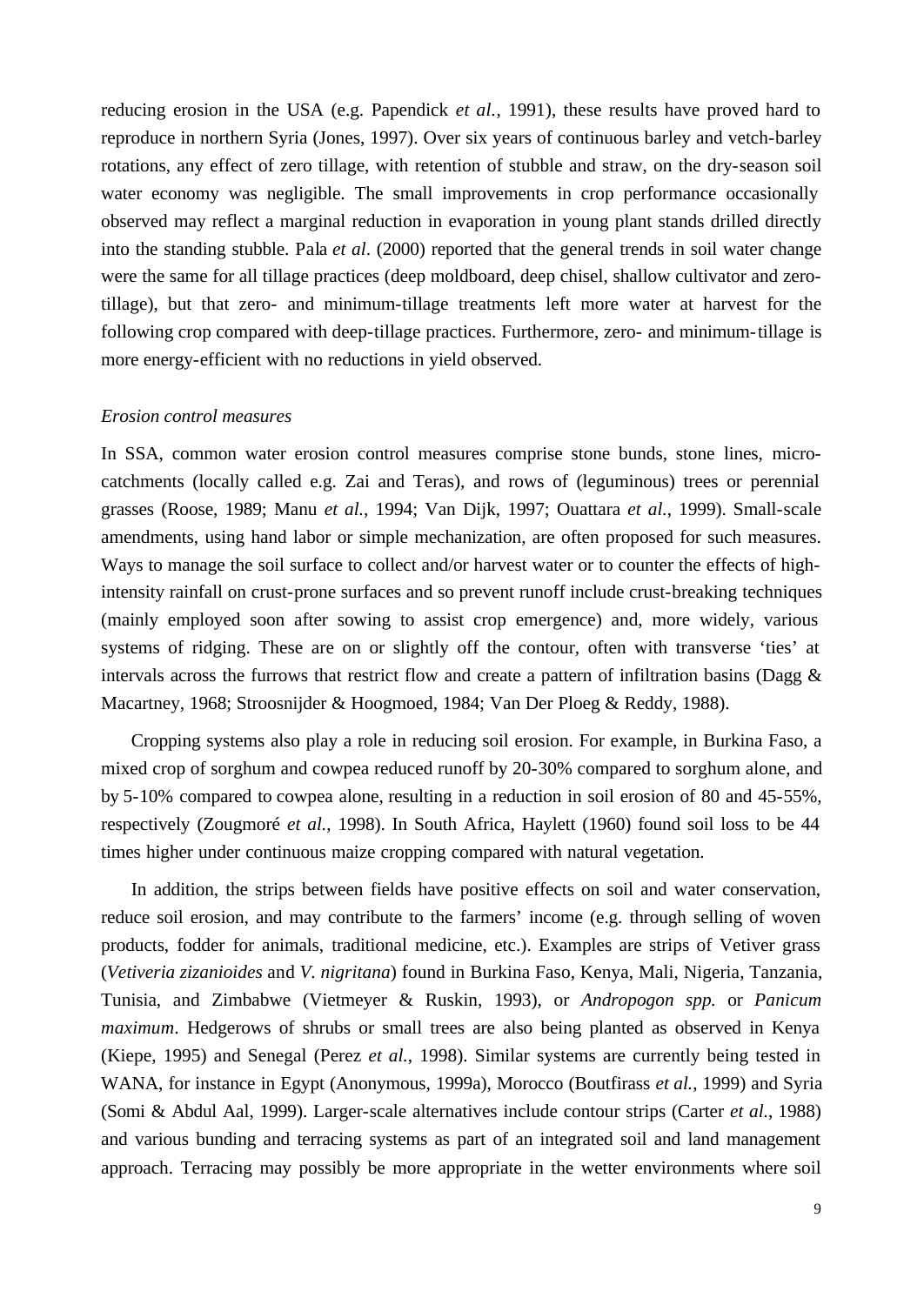and water conservation efforts focus more on prevention of massive soil erosion, as e.g. in the hilly areas of northern Syria, where olive plantations have substantially expanded recently (Anonymous, 1999b).

Evaporative losses from crops, weeds, and soil surface are partly a function of wind speed and, in dry conditions, appreciable savings of water may be achieved by reducing the wind flow through a crop. In Niger, windbreaks of neem trees increased millet yields by approximately 20% (Long & Persaud, 1988), while in Nigeria, *Eucalyptus* trees increased yields by 50% (Onyewotu *et al.*, 1998). In addition, windbreaks may have another beneficial effect through control of wind erosion. Nevertheless, windbreaks are rarely part of indigenous systems. If small farmers are to adopt them, they must be seen to have intrinsic economic value additional to any conservation role, as is the case for fodder shrubs and trees (*Acacia* and *Atriplex spp*) in WANA (Jones & Harris, 1993; Lamers *et al.*, 1994; Anonymous, 1999a).

## *Cropping system management*

During the last decades, attention has been paid to the design of more productive and stable systems through improved cropping system management. This comprises various aspects, such as the use of appropriate crop varieties, improved cropping patterns, relay-cropping, and cultural techniques. The suggested technology packages vary with agro-ecological conditions and farmers' objectives.

#### *Crop varieties*

The identification of appropriate crops and cultivars with optimum physiology, morphology, and phenology to suit local environmental conditions, especially the pattern of water availability, is one of the important research areas within cropping systems management for improved WUE.

Short-duration varieties for SSA that mitigate the effects of drought periods (often occurring at the beginning and end of the growing season) are urgently needed and being developed. Such cultivars (preferably also with higher harvest indices) are considered a key component of management strategies in the drought-prone areas. However, many of the currently available cultivars are susceptible to insect pests and bird damage (i.e. picking of grains because other feed can not be found yet), and are more demanding in terms of soil and management conditions. In the WANA region, the varieties should be tolerant to cold, drought, and heat; resistant to diseases and insects; have vigorous early growth; and are of good quality and highyielding. Early and complete canopy establishment to shade the soil and reduce evaporative loss from the soil surface can significantly improve the WUE of winter-rainfall crops in this region and also, apparently, of summer-rainfall crops over much of the semi-arid tropics (Gregory, 1991). For instance, Cham 1, an improved durum wheat variety, provided 3 to 86% grain-yield increase compared to Hourani, a local durum cultivar, under different water and nitrogen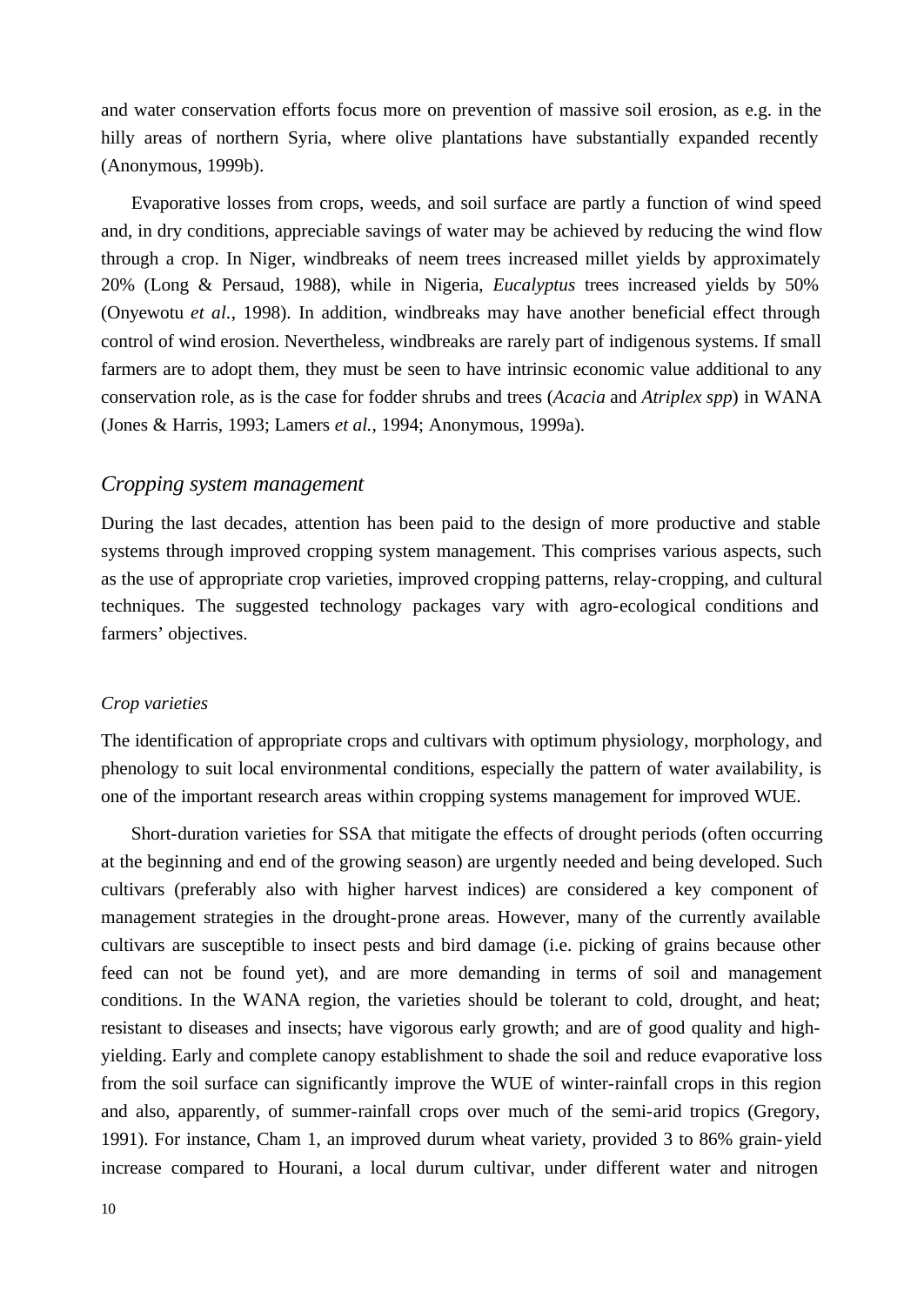regimes in three distinct seasons (Pala *et al.*, 1996a). These results also show that improved cultivars may not render increased yields unless cultural practices are applied in an appropriate and timely manner.

## *Intercropping*

Greater efficiency of resource utilization is expected from intercropping and mixed-cropping in a wide range of environments (Willey, 1979; Francis, 1989). However, these generalizations do not necessarily hold true in the more extreme environments. If rainfall is infrequent, evaporative losses from the usually dry soil surface may be relatively unimportant; and if water rather than radiation is limiting, intercrops grown under a cereal canopy (supposed to utilize low-intensity radiation that would otherwise be 'wasted') may in fact compete heavily with the cereal for the limited water available. This has been demonstrated in Botswana, where intercropped cowpea had the same effect as weeds; in dry years, even at very low plant density cowpea was able to devastate the adjacent rows of sorghum (Rees, 1986a). In wet years, small grain-yield advantages from intercropping could be recorded, but over a run of years, intercropping greatly increased yield variation and the risk of total crop failure (Jones, 1987). Such results, however, although under different bio-physical conditions, contrast strongly with results from West Africa. Subsistence farmers practice forms of intercropping (e.g. millet with cowpea, sorghum, maize, or groundnut) that exhibit high complementarity between component crops and reduce the risk of crop failure (Swinton & Dueson, 1988) and these traditional production systems have a total yield advantage and are more stable than sole cropping (Fussell & Serafini, 1987; Shetty *et al.*, 1987). An additional benefit was the reduced *Striga* infestation in millet/groundnut systems (N'tare *et al.*, 1989). Replacement of cowpea by *Stylosanthes hamata* resulted in a higher WUE (Garba & Renard, 1991).

### *Relay cropping*

Relay cropping, the practice of growing a short-duration, fast-growing secondary crop, usually a legume, after the principal cereal crop, is a well-known strategy. In the southern Sahel, favourable rainfall years do occur and these must be fully exploited, ensuring use of any stored soil water. The need for such a strategy is greatest on sandy soils with low water-holding capacities and subject to high rates of evaporative loss. It is, however, difficult to predict whether or not the coming rainy season is likely to be favourable. Hence, recent efforts have been made to predict the essential characteristics of the approaching rainy season and tailor crop management decisions to them (e.g., Sivakumar, 1988, 1993). Although the economic feasibility of relay-cropping systems, is still to be determined in the Sahel, in semi-arid Zimbabwe, relay cropping of maize and sunflower proved profitable (Nyakatawa & Nyati, 1998).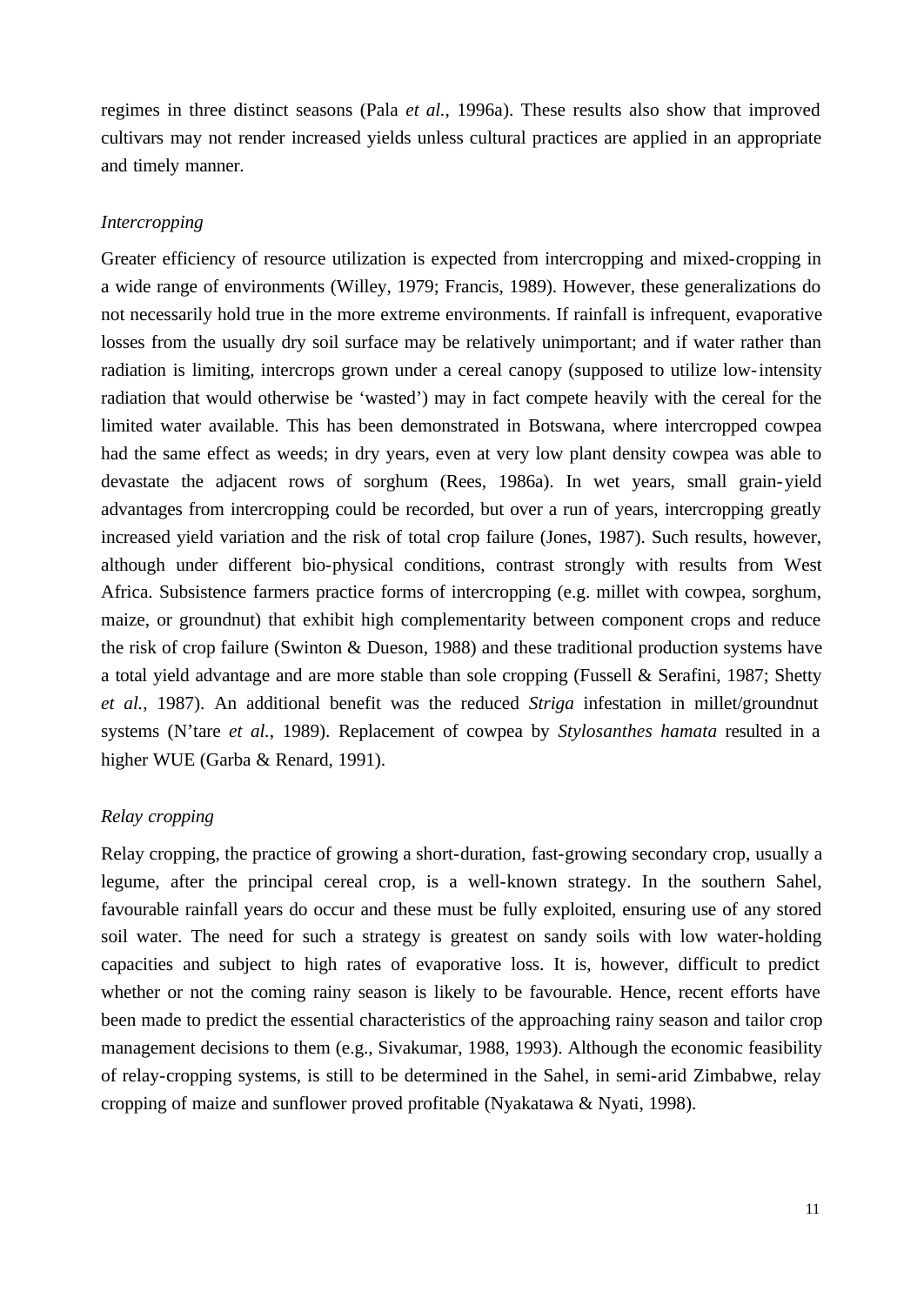## *Cultural techniques*

Timely cultural techniques, such as sowing with the first substantial rains, early weeding and thinning are important for increased use of soil water, and consequently, good yields. They also have synergistic effects with improved soil management practices, improved cultivars, and higher crop density (Fussell *et al.*, 1987). In the intercrop production system, adjusting cowpea sowing time to the millet's growth cycle and the probable length of the rainy season is a technique that might increase cowpea yields (N'tare *et al.*, 1989).

In WANA, any husbandry technique that facilitates rapid canopy development and enables the crop to cover the soil surface, to shade out weeds, and also to reduce wind speed through the crop may, in most circumstances, be expected to increase crop competitiveness and WUE (Cooper & Gregory, 1987). Practices that particularly contribute to this are: early sowing; selection of varieties with rapid early growth (under cool conditions); adequate fertilization; and adequate plant population and close spacing (Gregory, 1991).

#### Sowing date

Within the concept of improved WUE, water transpired by crops should be increased relative to evaporation from the soil surface. Since transpiration efficiency is a function of the atmospheric saturation deficit, i.e., relative dryness of the air, directing biomass production into periods of lowest atmospheric demand confers an advantage (Acevedo *et al.*, 1991; Gupta, 1995). This socalled "seasonal shifting" can improve the water-use efficiency of crops to a great extent, and allow for better use of limited (rain) water and/or large water savings in crop production (Seckler, 1996). Timely sowing on the basis of a scientific method rather than a traditional method increased millet yields in Nigeria by 20-40% (Onyewotu *et al.*, 1998).

In WANA, despite temperature limitations to growth, it pays to sow early (late fall, early winter) so that as much as possible of the crop's growth cycle is completed within the cool, rainy winter/early spring period (Cooper & Gregory, 1987), while the earliness depends on the tillage/crop rotation system employed (Pala, 1991). Stapper & Harris (1989) simulated on the basis of field experiments that for northern Syria, each one-week delay in sowing after November  $1<sup>st</sup>$  will reduce wheat yields by 4.2%. In the same region, Acevedo *et al.* (1991) observed a yield-decrease of 9 and 22 kg ha<sup>-1</sup> day<sup>-1</sup> in areas with 280 and 330 mm long-term average rainfall, respectively, if planting was delayed from late October to late January. Overall yield loss was about 50% in both areas. Mean rainfall-use efficiency of barley decreased from 12 kg ha<sup>-1</sup> mm<sup>-1</sup> at early planting to about 6 kg ha<sup>-1</sup> mm<sup>-1</sup> at late planting. Similar considerations lie behind the attempts to persuade farmers to move from spring to winter sowing of chickpea. Yield increases of 30-70% have been reported for winter-sown chickpea compared to springsown chickpea (Keatinge & Cooper, 1984; Pala & Mazid, 1992a), resulting in increased WUE by 78% (Brown *et al.*, 1989) and more than 100% (Keatinge & Cooper, 1983). Likewise, early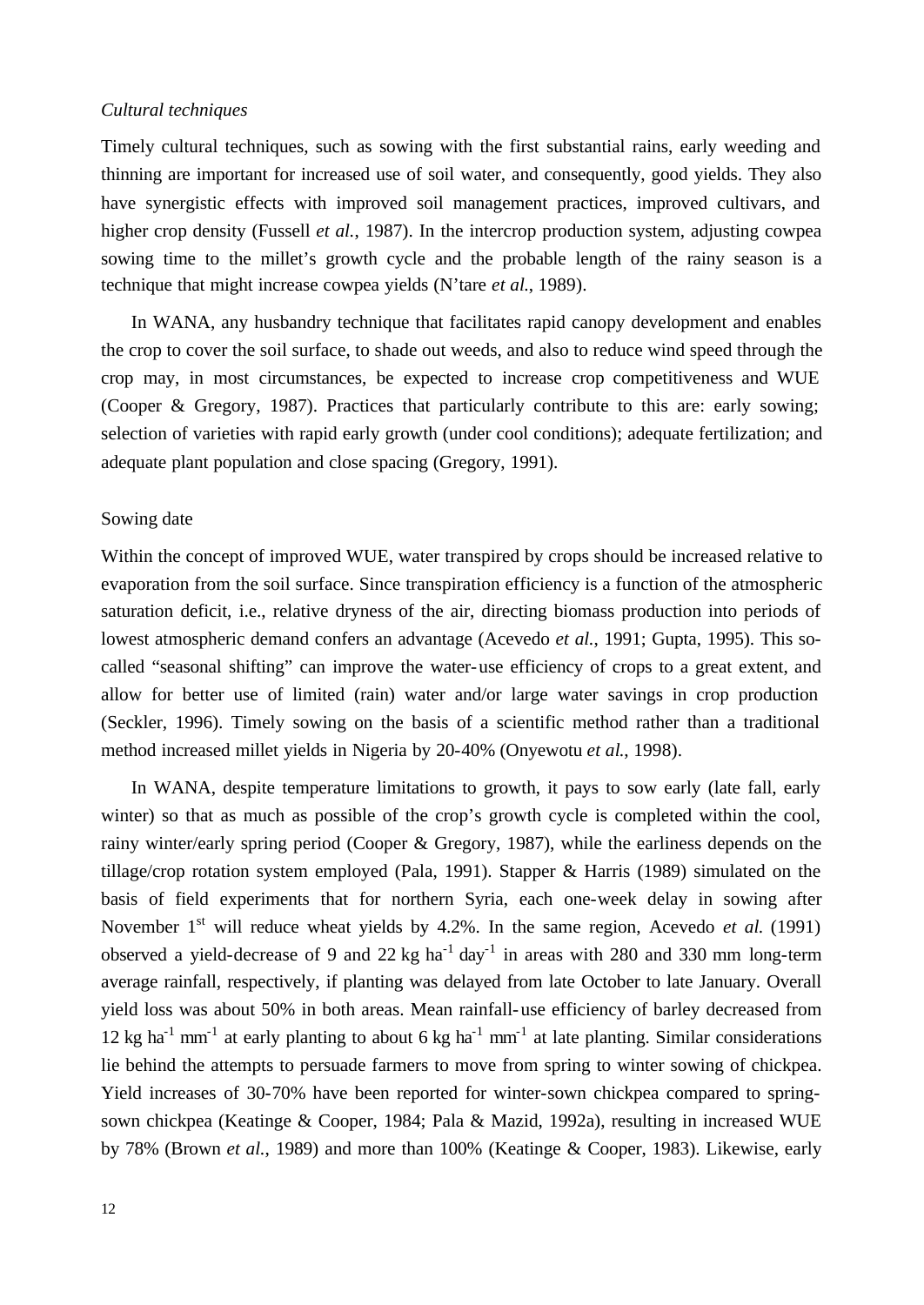sowing of lentil in mid November increased seed yield by 20-25% compared with late sowing in early January (Silim *et al.*, 1991; Pala & Mazid, 1992b).

#### Crop density improvement

Economic crop yields arise from plant densities that minimize inter- and intra-row competition, which widely depends on environmental conditions, while cereal grain yield is the product of heads per unit area, kernels per head, and kernel weight. The seeding density, plant distribution, and genotype in a given region have substantial effects on these components. Increasing the seeding density can increase the heads per unit area, but may reduce the other two components (Joseph *et al.*, 1985). Among yield components, there is compensation which tends to minimize yield loss when one component is reduced, but such compensation may not be complete. In the case of legumes, the optimum plant density depends upon environmental conditions and the genotype. A sowing density of 300-450 germinable lentil seed per m<sup>2</sup> generally resulted in the highest yield under Syrian conditions (Silim *et al.*, 1990). The effect of increased seeding density was more apparent at the earliest sowing date, which also resulted in a higher yield, decreasing when the sowing date was delayed. Tall and erect chickpea varieties respond better to increased plant population than the spreading types (Singh, 1981; Keatinge & Cooper, 1984). The yields of these genotypes at a density of 50 plants  $m<sup>2</sup>$  are increased significantly compared to 33 plants  $m<sup>2</sup>$  though the lower plant density appears to be optimum for a wide range of environments (Saxena, 1981). N'tare *et al.* (1989) concluded from their millet/cowpea intercrop experiments that millet yields were not greatly reduced by increasing cowpea densities when soil water and fertility were adequate. Bationo *et al.* (1990) observed that low plant density in farmers' fields is the primary reason for low crop response to applied fertilizer. Manu *et al.*, (1994) demonstrated on-farm the yield-increasing effect of increased millet population under adequate nutrition. In addition, low plant densities can give rise to below-optimal crop WUE because the ratio of soil evaporation to crop transpiration may be increased. Wallace *et al.* (1988), working on sparse millet crops in Niger, estimated that about 36% of the seasonal rainfall of 562 mm could be lost as direct evaporation from the surface. Higher plant densities, therefore, increase WUE and yield (Gandah, 1988).

However, while the densest populations of sorghum in Botswana produced the most dry matter (per unit area and per mm of rain), they used up the available soil water sooner between the infrequent rainstorms. Thus, they became stressed earlier than did sparser crops, such that flowering was often delayed or failed completely (Rees, 1986b; Jones, 1987). Even where flowering occurred, intense competition in the denser populations kept individual plants very small, and with decreasing size the transfer of dry matter into the grain became rapidly less efficient. The greatest WUE of sorghum grain production was achieved by the sparser populations, which left much of the soil surface exposed to solar radiation. This finding is also applied by commercial farmers in the dry parts of South Africa growing their maize in rows 2-3 m apart. Van Averbeke & Marais (1992) found that the maize plant population for optimum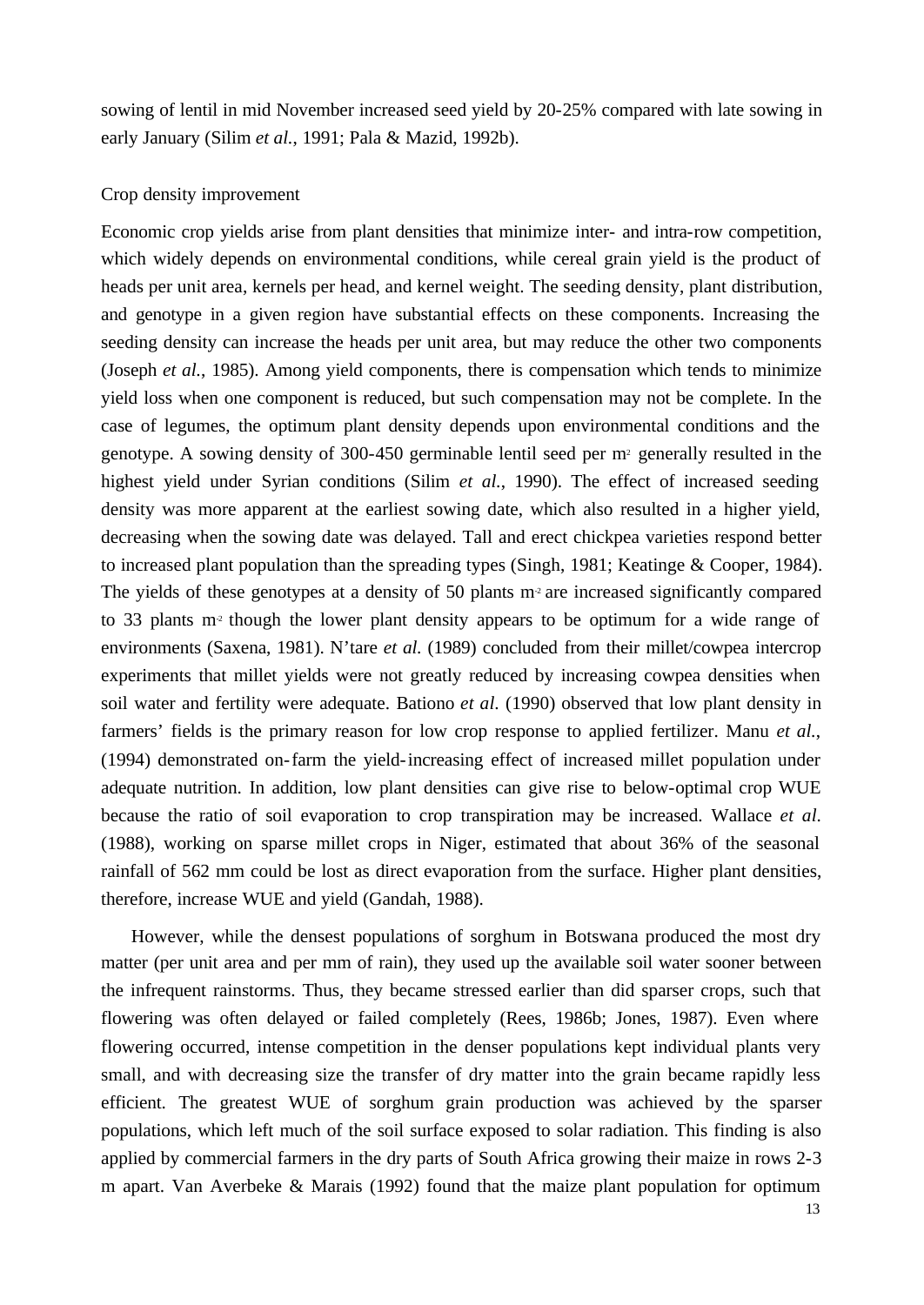yield decreased from 60 000 plants ha<sup>-1</sup> with 650 mm water supply to 10 000 plants ha<sup>-1</sup> when 240 mm water is available. Similarly, olive growers in the dry areas of WANA plant trees at very wide spacing, such that the canopy cover remains mostly below 25%. Frequent tillage between the trees controls weeds and also conserves soil water through a 'dry-mulch' effect.

#### Soil fertility management

Given the inherent low fertility of many dry-area soils, judicious use of farmyard manure and inorganic fertilizer is particularly important. Extensive work in Niger (e.g. Onken *et al.*, 1988; Payne *et al.*, 1991; Klaij & Vachaud, 1992), Syria (e.g. Cooper *et al.*, 1987; Pala *et al.*, 1996b; Ryan, 1997), Turkey (Kalayci *et al.*, 1991), and Tunisia (Mechergui *et al.*, 1991) has demonstrated the benefits of appropriate fertilization on WUE and therefore on production and yield stability of millet in SSA and of winter-sown crops, especially wheat and barley, in WANA. All farmers in semi-arid environments face limits to crop and animal productivity. Yet, the use of fertilizer, hired labour, and other inputs can still make a difference for farmers wealthy enough to secure such inputs. For example, it has been found in the marginal regions of Burkina Faso and Ethiopia that the average grain yield from the wealthier farmers can be twice that of the poorer farmers cultivating adjacent fields in the same communities (Webb  $\&$ Reardon, 1992).

#### Weed control

Weeds compete with crops for water, nutrients, and light. In dry areas, however, the main objective of weed control is to increase the water supply available to the crop. But factors such as early sowing (affecting transpiration efficiency) and mulching (reducing soil evaporation) affect both weed infestation as well as crop water availability and use (Amor, 1991). Also other management practices such as tillage, seed density, fertilizer application, and crop rotations are interrelated with both weed control and water-use efficiency (Cornish & Lymberg, 1986; Durutan *et al.*, 1991). To minimize the competition between weeds and crops for water, it is therefore important to adopt an integrated approach to the control of weeds. Rather than relying on only one method of weed control, several possible alternatives should be used in a systematic manner, thus increasing the chance of developing economic and sustainable farming systems which are also efficient in water use (Amor, 1991). The components of integrated weed control may include, for instance, preventing weed infestation by using clean seed (to prevent weed infestation), proper and timely cultivation, crop competition, early crop development, crop rotation, grazing, hand weeding, herbicide use, and biological control.

#### *Crop rotations*

14 There is increasing concern about the deterioration of integrated crop/livestock systems because of the high pressure put on these systems by the ever-rising demand for food and feed.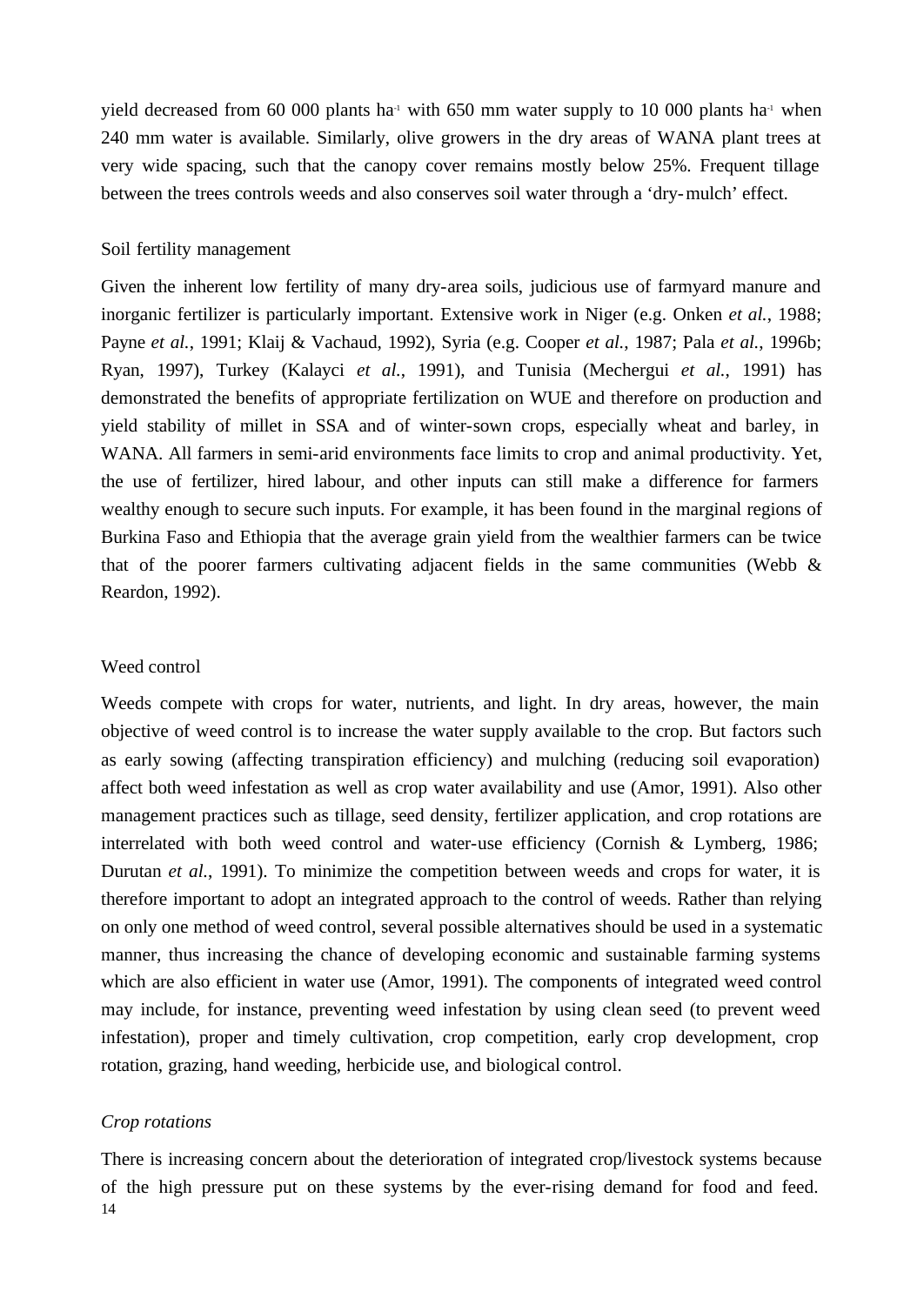Continuous cereal systems are increasing, parallel to the increasing demand for human and animal consumption. The decline in yield under continuous cereal cropping constitutes a major problem, but the causes of the poor productivity are not yet completely clear. Part can be explained by negative effects on physical and chemical soil properties (soil mining, organic matter content, aggregate stability, etc.), and the buildup of noxious weeds, pests, and pathogens, besides accumulation of allelophatic compounds (Pala *et al*., 2000).

Including legumes in the rotation has proved to be beneficial for sustainable crop production in both regions. For instance, in southern Niger, millet-cowpea or millet-groundnut rotations doubled millet production over a four-year period (A. Bationo, 1999, personal communication) compared with continuous millet. Similarly, it was observed that millet-cowpea rotation had an effect equivalent to the addition of approximately 30 g N ha<sup>1</sup> yr<sup>1</sup> based on on-farm trials. Rotation trials in WANA demonstrated that wheat (Cham 1) yields were lowest  $(1000 \text{ kg ha}^{-1})$ under continuous cropping. Yield increases following various crops in a rotation compared with that of continuous wheat were for medic 39%, chickpea 46%, lentil 82%, vetch 84%, melon 119%, and fallow 126% (Harris, 1994).

Legumes grown in a crop sequence with cereals have a positive effect on the system's overall WUE. Because of their usually shorter growing period, some water may be left in the soil profile for the subsequent cereal crop, increasing the latter's productivity (Karaca *et al.*, 1991; Harris, 1995). Compared with the cereal-fallow system, cereal-legume rotations produce yields every year, thus increasing the system's overall WUE and its output in terms of quantity as well as nutritional quality (Pala *et al.*, 1997).

## **Example of recommendations**

From the part above, it is evident that developing recommendations for optimizing soil water use is not an easy task. Nevertheless, we developed a simple decision tree for the choice of technological options that can be used to optimize the use of rainfall (and thus soil water). The choice depends on the degree to which the water requirements of the crops are met by rainfall (first column in Table 2), and on the relative risk of occurrence of climatic and edaphic drought  $(2<sup>nd</sup>, 3<sup>rd</sup>$  and 4<sup>th</sup> columns). Edaphic drought risk can be based on the actual amount of rainfall infiltrating into the soil and on the relative amount of plant available water (PAW). PAW is calculated on the basis of the maximum amount of water that can be stored within the rooting zone of the soil profile and that is potentially extractable by crops. It therefore reflects both the water retention properties of the soil and the ability of the roots of a given crop to explore a given soil volume and extract water from it. Edaphic drought risk will therefore be high if PAW is low, if the runoff potential is high, or both. In essence, the table argues that if a high risk of climatic or edaphic drought exists, technologies should be implemented to deal with these problems first, to ensure that technologies aimed at optimizing soil water use will be profitable.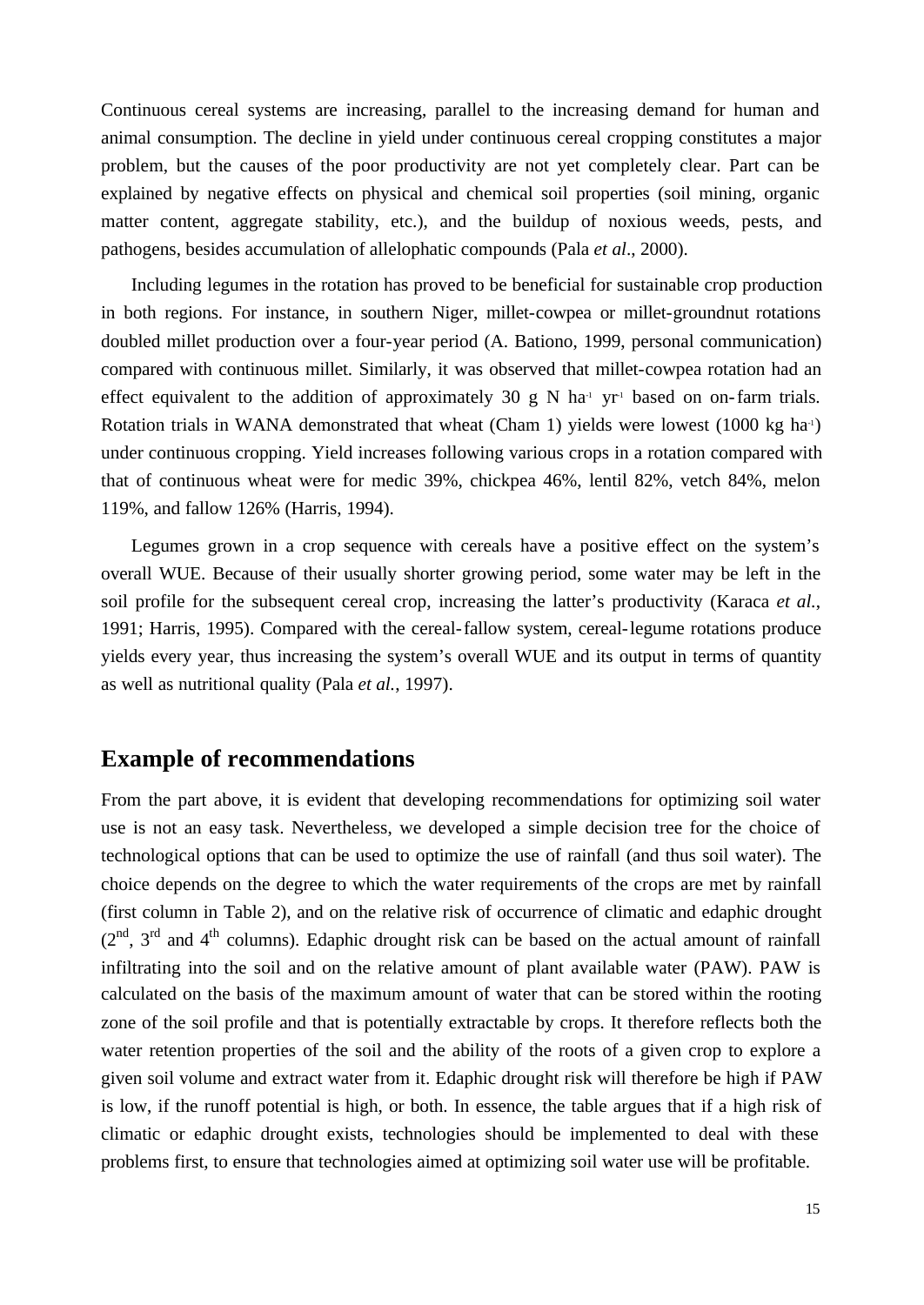Table 2. Decision tree for priority actions and technical options for optimizing rainfall water use according to environmental conditions in Sub-Saharan Africa.

| Rainfall crop water         | Climatic<br>drought risk | Edaphic drought risk           |                     | Required priority actions and technical options                                                                                                                                                                                                         |  |  |
|-----------------------------|--------------------------|--------------------------------|---------------------|---------------------------------------------------------------------------------------------------------------------------------------------------------------------------------------------------------------------------------------------------------|--|--|
| requirement<br>satisfaction |                          | Plant available<br>water (PAW) | Runoff<br>potential |                                                                                                                                                                                                                                                         |  |  |
| Sufficient                  | Low                      | High                           | Low                 | Ensure optimal use of stored water through adequate soil and crop management practices<br>1.<br>(e.g. fertilization, tillage and residue management, cropping system, choice of crops)                                                                  |  |  |
|                             |                          |                                | High                | Improve soil surface characteristics such as roughness, barriers, crusts (e.g. tillage, residue<br>2.<br>management, crop management)                                                                                                                   |  |  |
|                             |                          |                                |                     | Reduce the effect of low permeability layers in the soil (e.g. deep plowing, subsoiling)<br>3.                                                                                                                                                          |  |  |
|                             |                          | Low                            | Low                 | Correct soil chemical deficiencies preventing full root development (e.g. fertilization, micro-<br>4.<br>nutrients, liming, residue management)                                                                                                         |  |  |
|                             |                          |                                |                     | Correct soil physical factors limiting root development (e.g. tillage, subsoiling)<br>5.                                                                                                                                                                |  |  |
|                             |                          |                                |                     | Increase soil water holding capacity (theoretically feasible but not practical in most cases)<br>6.                                                                                                                                                     |  |  |
|                             |                          |                                | High                | Correct low PAW and high runoff potential simultaneously: apply no 2, 3, 4, 5, and 6.<br>$\bullet$                                                                                                                                                      |  |  |
|                             | High                     | High                           | Low                 | Use supplemental irrigation from tanks and reservoirs (e.g. water harvesting from areas with<br>7.<br>high runoff potential in the landscape).                                                                                                          |  |  |
|                             |                          |                                | High                | Take advantage of runoff to increase locally the amount of water infiltrating into the soil<br>8.<br>during rainy periods, thereby increasing soil water storage in the root zone for use during dry<br>spells (e.g. water collection, Zai, demi-lunes) |  |  |
|                             |                          | Low                            | Low                 | Apply 4 or 5 in addition to 7                                                                                                                                                                                                                           |  |  |
|                             |                          |                                | High                | Apply 4 or 5 in addition to 8<br>$\bullet$                                                                                                                                                                                                              |  |  |
| Insufficient                | High                     | High                           | Low                 | Apply 7<br>$\bullet$                                                                                                                                                                                                                                    |  |  |
|                             |                          |                                | High                | Apply 7 or 8                                                                                                                                                                                                                                            |  |  |
|                             |                          | Low                            | Low                 | Apply 4 or 5 in addition to 7                                                                                                                                                                                                                           |  |  |
|                             |                          |                                | High                | Apply 4 or 5 in addition to 7 or 8                                                                                                                                                                                                                      |  |  |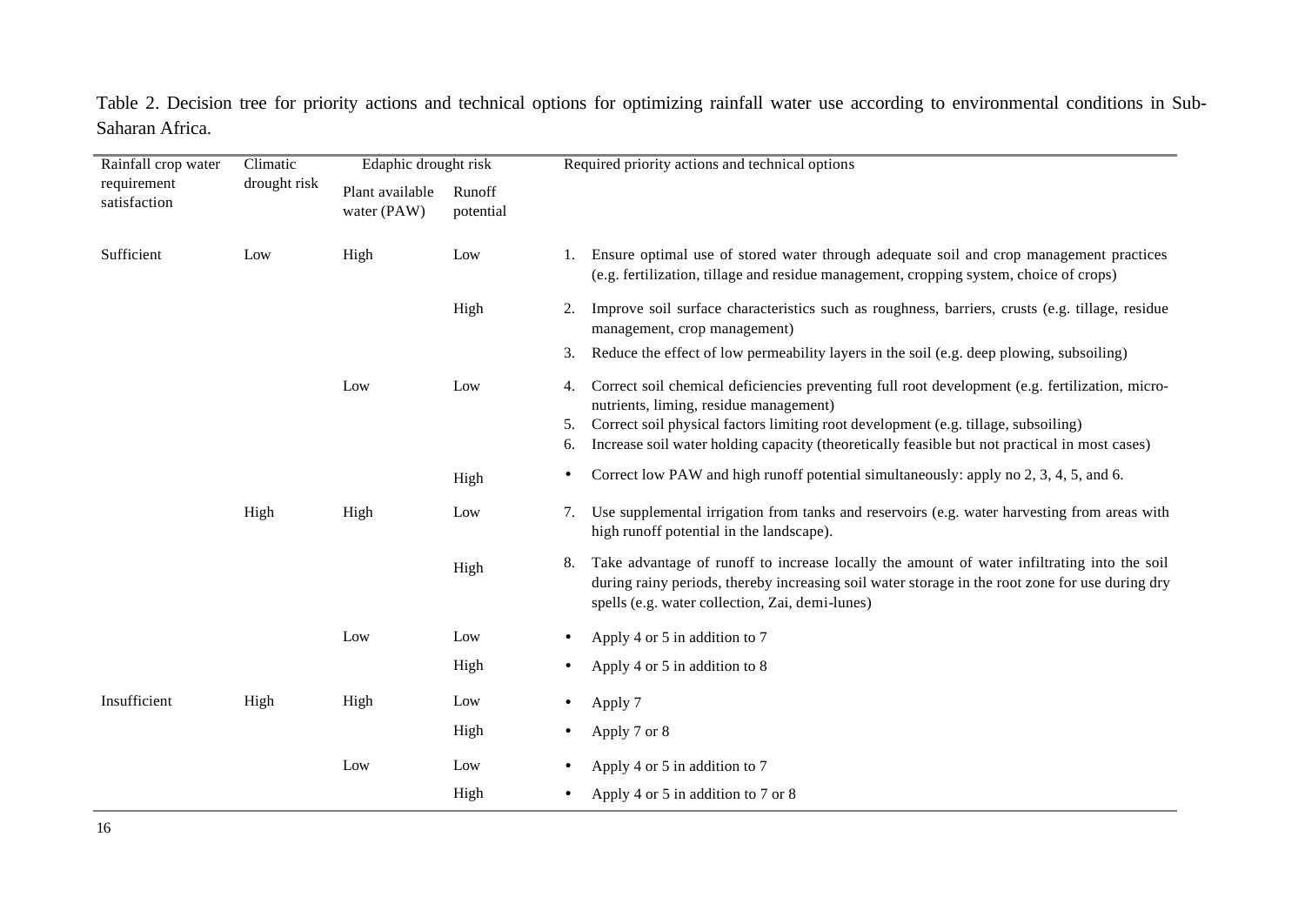| OSWU-Technique          | Crop      | Country      | Impact                         | Reference               |
|-------------------------|-----------|--------------|--------------------------------|-------------------------|
|                         |           |              |                                |                         |
| Soil erosion/water      |           |              |                                |                         |
| catchment               |           |              |                                |                         |
| Stone rows              | Millet    | Burkina Faso | $+35-65%$ yield                | Ouattara et al., 1999   |
| Zai                     | Millet    |              | $+35-220%$ yield               | Ouattara et al., 1999   |
| Tied ridges             | not       | Zimbabwe     | $+22%$ economic                | Mzezewa & Gotosa, 1999  |
|                         | specified |              |                                |                         |
| Mini-mound tillage      | Maize     | Malawi       | -40% labour                    | Materechera, 1999       |
| Cropping techniques     |           |              |                                |                         |
| Intercrop               | Maize/S.  | Zimbabwe     | $+3\%$ economical <sup>1</sup> | Nyakatawa & Nyati, 1998 |
| Relay                   | Maize/S.  | Zimbabwe     | +32% economical <sup>1</sup>   | Nyakatawa & Nyati, 1998 |
|                         |           |              |                                |                         |
| Other techniques        |           |              |                                |                         |
| No-till drill           | Cereals   | Morocco      | $+50\%$ yield                  | Boutfirass et al., 1999 |
| No tillage              | Maize     | South Africa | $+27%$ yield                   | Beukes et al., 1999     |
| Minimum tillage         | Maize     | South Africa | +20-33% yield $(< 400$ mm      | Beukes et al., 1999     |
|                         |           |              | $+46\%$ yield (550 mm)         |                         |
|                         |           |              | $+5\%$ yield (900-1100 mm)     |                         |
| Residue mulch           | Maize     | South Africa | $+16%$ yield                   | Beukes et al., 1999     |
| Improved cultivar       | D. wheat  | Syria        | $+34\%$ yield                  | Mazid et al., 1998      |
|                         |           |              |                                |                         |
| Fertilizer use          | D. wheat  | Syria        | $+24\%$ yield                  | Mazid et al., 1998      |
|                         |           |              |                                |                         |
| Land management         | D. wheat  | Syria        | $+19%$ yield                   | Mazid et al., 1998      |
| Improved cultivar +     | Wheat     | Turkey       | $+300\%$ yield                 | Avci, 1999              |
| management package      |           |              |                                |                         |
| Improved cultivar       | Wheat     | Turkey       | $+35%$ yield                   | Avci, 1999              |
| Timely tillage + proper | Wheat     | Turkey       | $+55\%$ yield                  | Avci, 1999              |
| implementation          |           |              |                                |                         |
| Nitrogen application    | Wheat     | Turkey       | $+15%$ yield                   | Guler et al., 1991      |
| Phosphate application   | Wheat     | Turkey       | $+40\%$ yield                  | Avci, 1999              |
| Weed control            | Wheat     | Turkey       | $+15%$ yield                   | Avci, 1999              |

Table 3. Selected examples of impact of various optimizing soil water use techniques on produce, labour or economic return on farmers' fields in dry areas of WANA and SSA. S = Sunflower; D. wheat = Durum wheat.

 $\frac{1}{1}$ ) in comparison with a monoculture system

# **Examples of impact of research on optimizing soil water use techniques**

In contrast to research on irrigated agriculture, to our knowledge no formal impact assessments of rainfed systems technologies have been carried out in OSWU member countries, except in Syria and Turkey. In addition to increases in yield and economic returns, and reduced labour (Table 3), non-quantified reports of impacts on the environment exist. For instance, mulching helps in reducing wind erosion and reduces soil surface sealing (e.g. Beukes *et al.*, 1999). In Syria, about 23% of the increase in durum wheat production is due to effects of irrigation, 34% to the use of improved varieties, 24% to fertilizer, and 19% to land and crop management (Table 3), with 37% of the impact coming from rainfed areas (Mazid *et al*., 1998). In Turkey, improved varieties and efficient crop husbandry practices resulted in a three-fold wheat yield in the last 50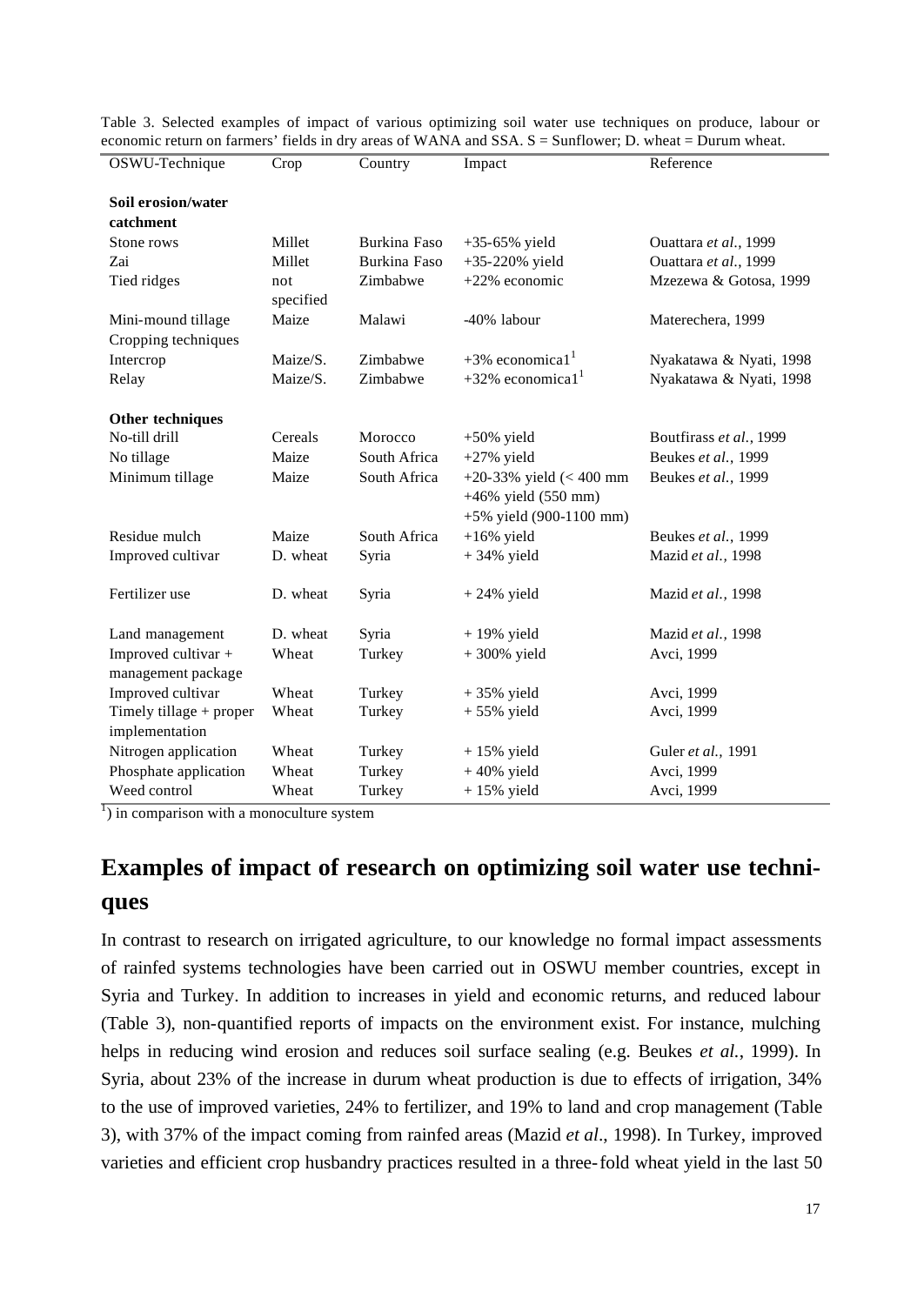years, from 0.8 to 2.4 t ha<sup>1</sup> (Avci *et al.*, 1999). This increase is predominantly caused by timely soil management with proper implements (timely tillage, sowing, weeding, etc.), phosphorus application, and improved varieties (Avci *et al*., 1987). The other impacts listed in Table 3 may be obtained in quite short periods of one to a few years. Finally, impact of this type of research is also obtained (but difficult to quantify) as improved knowledge of farmers on soil and water conservation principles and technologies through use of visual teaching aids (Chuma & Murwira 1999), and institutional capacity-building of the National Agricultural Research and Extension Services.

## **Conclusions and future research needs**

Irrespective of the research results mentioned in this paper relating to improving water use efficiency and hence production levels, stability, and sustainability particularly under rainfed conditions, large amounts of rainwater are still lost and/or inefficiently utilized in farmers' fields. The possible mechanisms of losses and inefficiency are many, varied, and not always well quantified. Further, at different locations, it is different subsets of those mechanisms that need to be understood and remedied -within the local human and socio-economic context- if actual production per unit area is to reach the agricultural production potential in the dry areas of WANA and SSA. Biophysically, solutions to many of the problems will require the improvement of soil, water, and crop management at the field, plot, and farm level: first, to increase the capture and retention of incoming (rain)water; and second, to maximize the proportion of that water productively transpired by the crop. The choice of crops for the production systems, cultivar, sowing date, plant density, fertilizer management, and control of diseases, insects, and weeds needs to best suit the local environmental conditions.

Given the low and erratic precipitation for crop production in the dry areas, further research should focus on improving water-use efficiency associated with increased production per unit area, and improved production stability. Adaptive research and a farmer-participatory approach, building on past experience, are key issues for identification of acceptable techniques that match local needs and available resources, if potential yield levels obtained in on-station research are to be achieved in farmers' fields. The established collaboration and exchange of information between agricultural scientists, and close linkages between scientists, extension workers, and farmers within the OSWU consortium will allow a more rapid and sustainable solution to the food production problems and inefficient use of limited water resources. There is also an integrated approach being tested to simultaneously optimize soil water and nutrient use by crops in dry areas for greater efficiency and sustainability as for too long have these two aspects been researched independently. The decision support tool indicated also the need for considering downstream effects. An integrated catchment management approach where soil water and nutrient balances are determined as per the land-use pattern is therefore considered to be investigated within the consortium research agenda but awaits further funding for execution.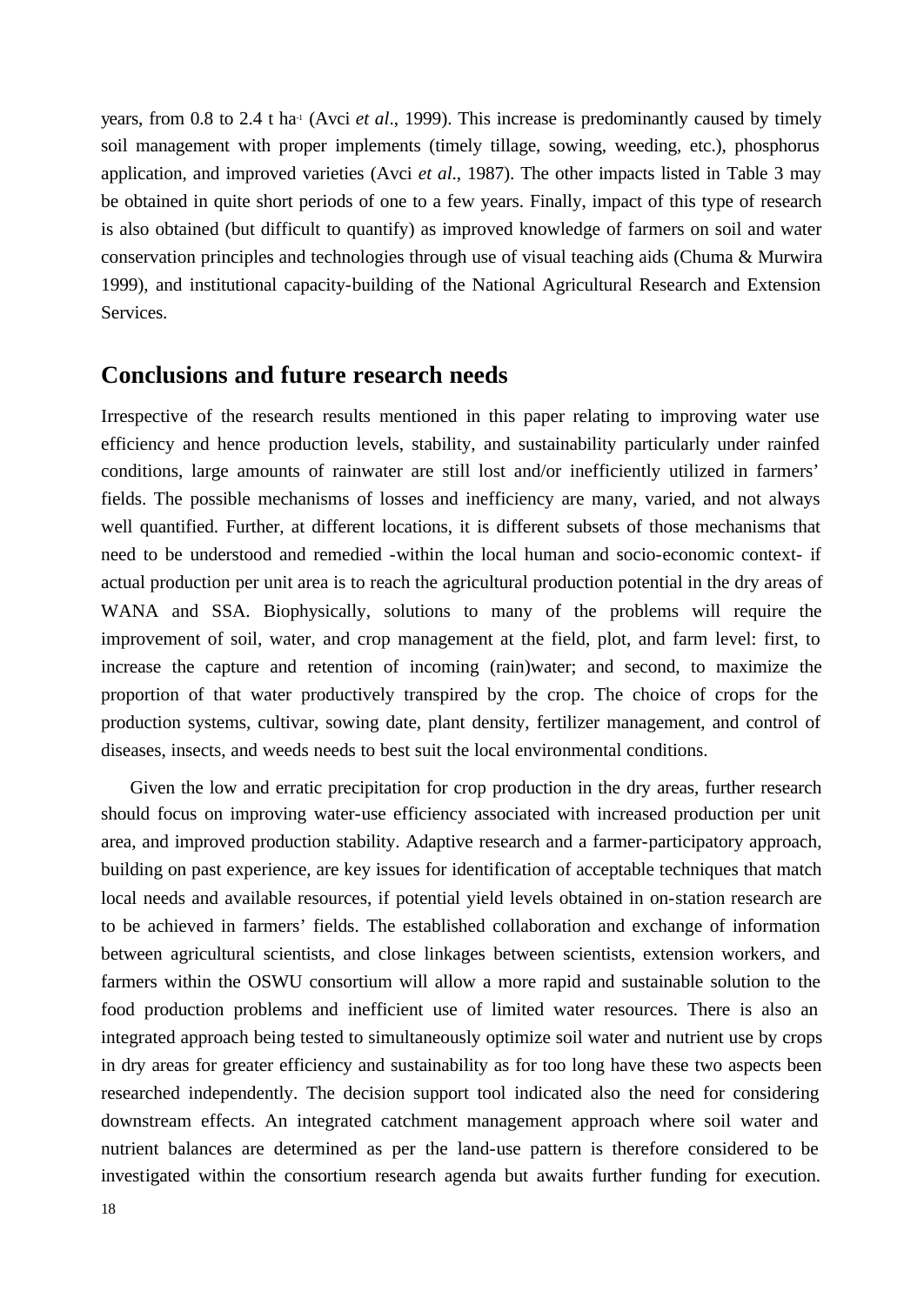This broader natural resource management perspective will also supply information to off-site, downstream soil and water users.

Although it has been reported that soil water conservation techniques are not economically attractive, observations by, for instance, van Dijk (1997) demonstrate that other factors (risk avoiding in dry years, income diversification in normal years) in a risky climatic environment determine investments in these techniques. Following her conclusion and those of Ouattara *et al.* (1999), the OSWU consortium proposes also to execute more research in the antroposophic/ social research domain.

In the future, investigations on optimizing the use of water for a cropping system should focus not only at the level of a single field, but rather at the level of a watershed. Crop simulation modeling linked to GIS to capture spatial variability can facilitate the development of recommendations for possible techniques or strategies for farmers in a specific biophysical environment, and allow identification of eventual positive or negative off-site effects. Futher, including these biophysical strategies in a bio-economic model is considered a valuable approach to match the identified strategies with the socio-economic conditions of resource-poor farmers in the semi-arid regions of WANA and SSA, and to identify the best-bet options that the farmers can test.

It is recommended that careful attention should be paid to the definition of WUE, with regard to inputs and outputs and the time and spatial scales at which it is being estimated, in order to facilitate comparison between different studies. Whenever possible, the term WUE should be replaced with more specific definitions, and the calculation procedures should be clearly explained.

The focus for further research on optimizing soil water use in the dry areas will have to be on impact assessment of research efforts so far, and the identification of the reasons behind the still existing gap between known principles and the situation in the farmer's fields. Further, recommendations need to be developed in a more site- and situation-specific way, considering not only the farmer's bio-physical, but also his socio-economic environment. Modeling techniques in combination with GIS may facilitate the development of management options, which are better tailored to a specific farmer's conditions and, therefore, have a better chance of being adopted.

### **Acknowledgements**

This paper has been written in the framework of the Optimizing Soil Water Use (OSWU) consortium, a constituent of the system-wide Soil, Water, Nutrient Management Program of the Consultative Group of International Agricultural Research. OSWU is being funded by The Netherlands, Norway, and Switzerland.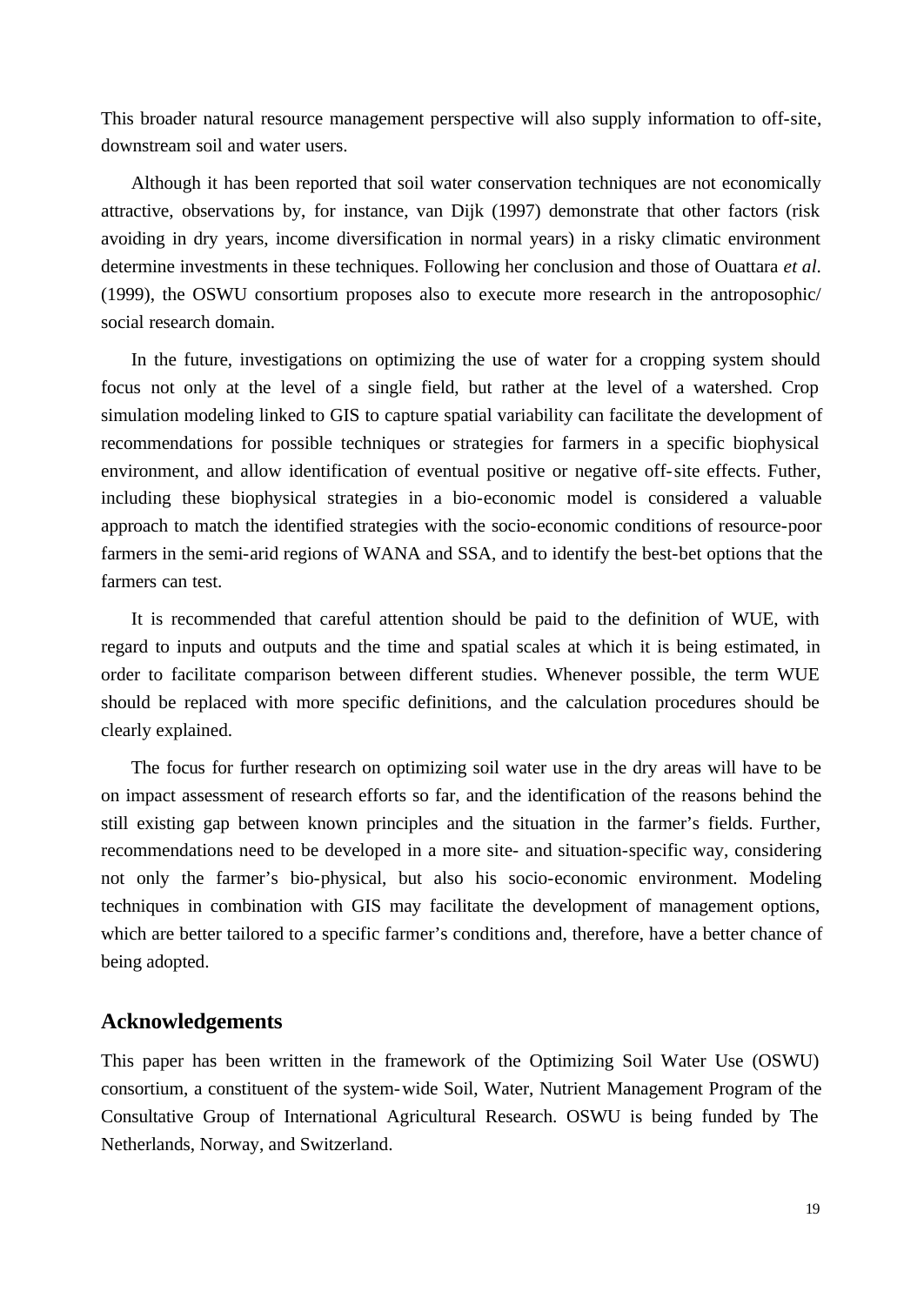Thanks are due to the anonymous referee for his/her valuable comments on an earlier version of this paper.

### **References**

- Acevedo, E., H.C. Harris & P.J.M. Cooper, 1991. Crop architecture and water use efficiency in Mediterranean environments. In: H.C. Harris, P.J.M. Cooper & M. Pala (Eds.), Soil and crop management for improved water use efficiency in rainfed areas. ICARDA, Aleppo, pp. 106-118.
- Amor, R.L., 1991. Effect of weeds on water use of rainfed crops. In: H.C. Harris, P.J.M. Cooper & M. Pala (Eds.), Soil and crop management for improved water use efficiency in rainfed areas. ICARDA, Aleppo, pp. 199-203.
- Anonymous, 1999a. Mandate and Sustainability of Matrouh Adaptive Research Center. Matrouh Resource Management Project, World Bank IDA Credit No. 2504-EGT. World Bank, Washington, 23 pp.
- Anonymous, 1999b. Protecting hillsides Farmer-participatory research in the olive zone of northwestern Syria. Land Management Project, ICARDA, Aleppo, 4 pp.
- Avci, M., M. Guler, M. Pala, N. Durutan, M. Karaca & H. Eyuboglu, 1987. The effects of the different components of package of cultural practices on wheat yield under central Anatolian conditions (in Turkish). TUBITAK, U.U. Faculty of Agriculture, Bursa, pp. 147-157.
- Avci, M., 1999. Impact of water use effieicnecy research and OSWU, and use of information tools and methodologies in Turkey. In: N. Van Duivenbooden, M. Pala, C. Studer & C.L. Bielders (Eds.), Efficient soil water use: the key to sustainable crop production in the dry areas of West Asia, and North and Sub-Saharan Africa. ICARDA, Aleppo/ICRISAT, Patancheru, pp.405-412.
- Bationo, A., S.H. Chien, J. Henao, C.E. Christianson & A.U. Mokwunye, 1990. Agronomic evaluation of two unacidulated and partially acidulated phosphate rocks indigenous to Niger. *Soil Science Society of America Journal* 54: 1772-1777.
- Bationo, A., B.J. Ndunguru, B.R. Ntare, C.B. Christianson & A.U. Mokwunye, 1991. Fertilizer management strategies for legume-based cropping systems in the West African semi-arid tropics. In: C. Johansen, K.K. Lee & K.L. Sahrawat (Eds.), Phosphorus nutrition of grain legumes in the semi-arid tropics. ICRISAT, Patancheru, pp. 213-226.
- Bennie, A.T.P., F.T.P. Botha & A.F. Ferreira, 1982. The effects of different deep tillage methods on maize growth. *Crop Production* 11: 74-78.
- Berry, W.A.J. & J.B. Mallett, 1988. The effect of the tillage: maize residue interactions upon soil water storage. *South African Journal of Plant and Soil* 5: 57-64.
- Beukes, D.J., A.T.P. Bennie & M. Hensley, 1999. Optimizing of soil water use in the dry crop areas of South Africa. In: N. Van Duivenbooden, M. Pala, C. Studer & C.L. Bielders (Eds.), Efficient soil water use: the key to sustainable crop production in the dry areas of West Asia, and North and Sub-Saharan Africa. ICARDA, Aleppo/ICRISAT, Patancheru, pp. 165-191.
- Boutfirass, M., M. El Gharous, M. El Mourid & M. Karrou, 1999. Optimizing soil water use research in deficient water environments of Morocco. In: N. Van Duivenbooden, M. Pala, C. Studer & C.L. Bielders (Eds.), Efficient soil water use: the key to sustainable crop production in the dry areas of West Asia, and North and Sub-Saharan Africa. ICARDA, Aleppo/ICRISAT, Patancheru, pp. 125-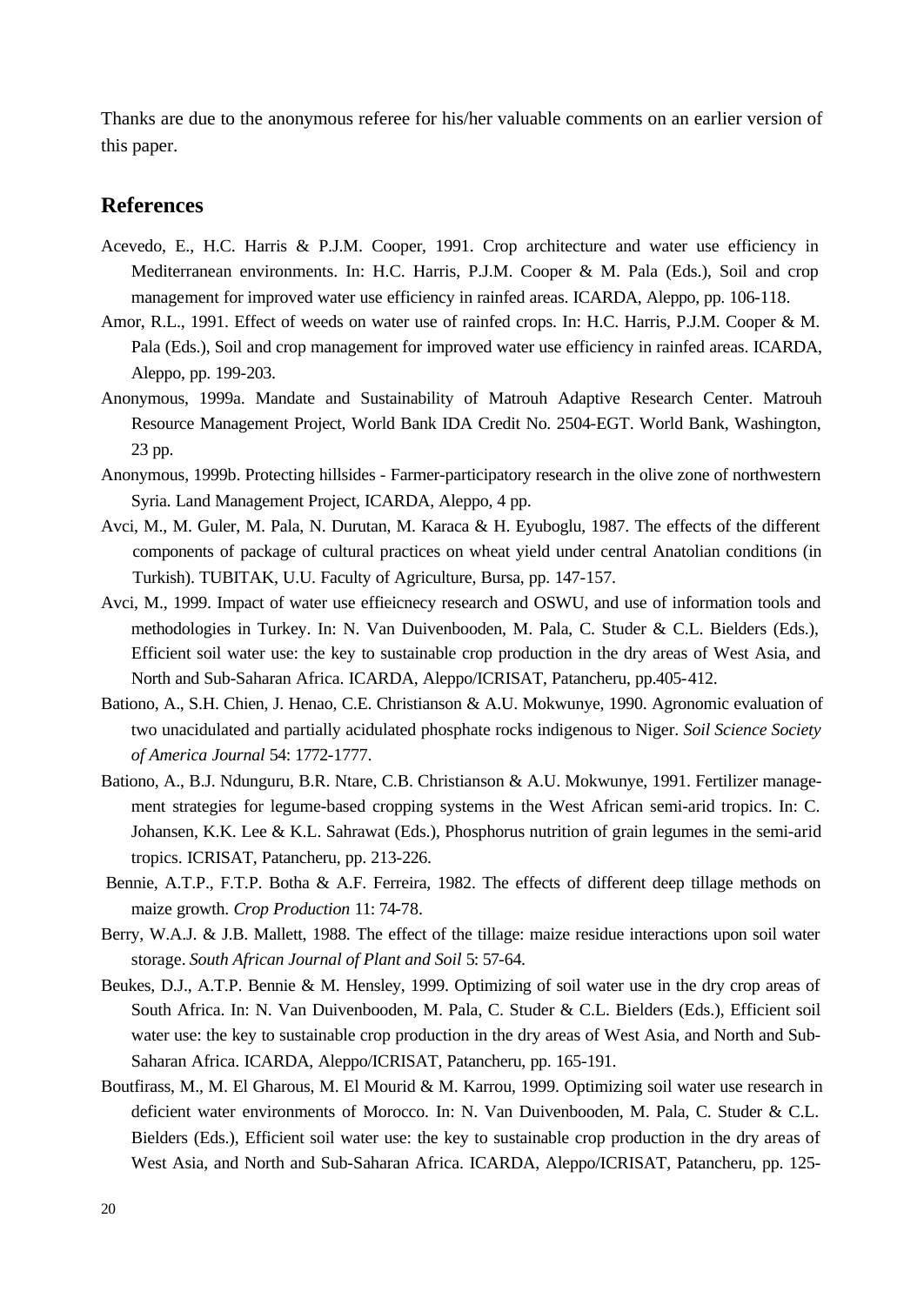142.

- Brown S.C, P.J. Gregory, P.J.M. Cooper & J.D.H. Keatinge, 1989. Root and shoot growth and water use of chickpea (*Cicer arietinum*) grown in dryland conditions: effects of sowing date and genotype. *Journal of Agricultural Science, Cambridge* 113: 41-49.
- Campbell, R.B., R.E. Sojka & D.L. Karlen, 1984. Conservation tillage for soybean in the U.S southeastern coastal plain. *Soil and Tillage Research* 4: 531-541.
- Carter C, J. Siebert, E. Modiakgotla, G. Heinrich & S. Masikara, 1988. Rainfall runoff management in Botswana. In: P.W. Unger, T.V. Sneed, W.J. Jordan & R. Jensen (Eds.), Challenges in dryland agriculture - A global perspective. Texas Agricultural Experiment Station, Amarillo/Bushland, pp. 239-241.
- Chuma, E. & K. Murwira, 1999. Farmer's management of risk: experiences of the indigenous soil and water conservation project in Zimbabwe. In: M. Listerman (Ed.), Risk management for maize farmers in drought-prone areas of Southern Africa. CIMMYT/ICRISAT/DANIDA, Harare, pp. 33-38.
- Cooper, P.J.M. & P.J. Gregory, 1987. Soil water management in the rainfed farming systems of the Mediterranean region. *Soil Use and Management* 3: 57-62.
- Cooper, P.J.M., P.J. Gregory, D. Tully & H.C. Harris, 1987. Improving water use efficiency of annual crops in the rainfed farming systems of West Asia and North Africa. *Experimental Agriculture* 23: 113-158.
- Cornish, P.S. & J.R. Lymberg, 1986. Effects of stubble retention and weed growth on water conservation over summer. In: J.E. Pratley & P.S. Cornish (Eds.), Proceedings of conference on recent advances in weed and crop residue management. Southern Conservation Farming Group Occasional Publication No. 2, Wagga Wagga, pp. 39-40.
- Dagg, M.& J.C. Macartney, 1968. The agronomic efficiency of the NIAAE tied ridge system of cultivation. *Experimental Agriculture* 4: 279-294.
- Durutan, N., M. Guler, M. Karaca, K. Meyveci, A. Avcin & H. Eyuboglu, 1991. Effect of carious components of the management package on weed control in dryland agriculture. In: H.C. Harris, P.J.M. Cooper & M. Pala (Eds.), Soil and crop management for improved water use efficiency in rainfed areas. ICARDA, Aleppo, Syria, pp. 220-234.
- Francis, C.A., 1989. Biological efficiencies in multiple cropping systems. *Advances in Agronomy* 42: 1-42.
- Fussell, L.K. & P.G. Serafini, 1987. Intercropping: its' future as a cropping system in the drought prone tropics of West Africa. In: J.M. Menyonga T. Bezuneh & A. Youdeowei (Eds.), Food grain production in semi-arid Africa. OAU/STR-SAFGRAD, Ouagadougou, pp. 559-565.
- Fussell, L.K., P.G. Serafini, A. Bationo & M.C. Klaij, 1987. Management practices to increase yield and yield stability of millet in Africa. In: Proceedings of the International Pearl Millet Workshop. 7-11 April 1986. ICRISAT, Patancheru, pp. 255-268.
- Gandah, M., 1988. Response of Pearl Millet [*Pennisetum americanum* L. (Schum)] to soil moisture in one agro-climatological zone of Niger, West Africa. M.Sc. thesis, Texas A&M Univ., College Station, 113 pp.
- Garba, M. & C. Renard, 1991. Biomass production, yields and water use efficiency in some pearl millet/legume cropping systems at Sadore, Niger. In: M.V.K. Sivakumar, J.S. Wallace, C. Renard & C. Giroux (Eds.), Soil and water balance in the Sudano-Sahelian zone. IAHS Press, Institute of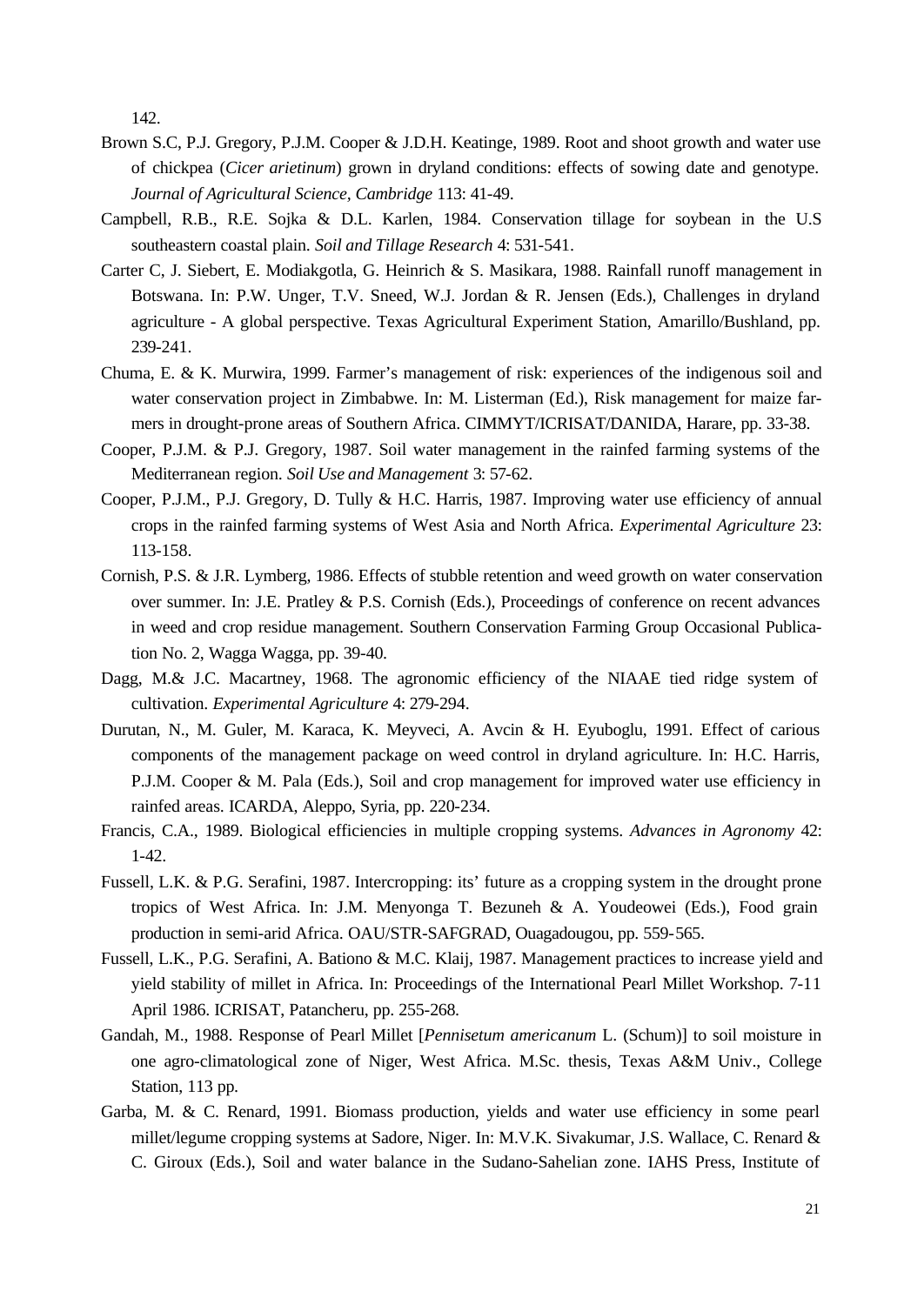Hydrology, Wallingford, pp. 431-439.

- Gregory, P.J., 1991. Concepts of water use efficiency. In: H.C. Harris, P.J.M. Cooper & M. Pala (Eds.), Soil and crop management for improved water use efficiency in rainfed areas. ICARDA, Aleppo, pp. 9-20.
- Guler, M, N. Durutan, M. Karaca, A. Avcin, M. Avci & H. Eyuboglu, 1991. Increasing water use efficiency through fallow soil management under Central Anatolian conditions. In: H.C. Harris, P.J.M. Cooper & M. Pala (Eds.), Soil and crop management for improved water use efficiency in rainfed areas. ICARDA, Aleppo, pp. 76-83.
- Gupta, U.S., 1995. Role of humidity in dryland crop production In: U.S. Gupta (Ed.), Production and Improvement of Crops for Drylands. Science Publishers Inc., New Delhi, pp. 271-295.
- Harris, H.C., A.E. Osman, P.J.M. Cooper & M.J. Jones, 1991. The management of crop rotations for greater water use efficiency under rainfed conditions. In: H.C. Harris, P.J.M. Cooper & M. Pala (Eds.), Soil and crop management for improved water use efficiency in rainfed areas. ICARDA, Aleppo, pp. 237-250.
- Harris, H.C., 1994. Water use efficiency of crop rotations in a Mediterranean environment. *Aspects of Applied Biology* 38: 165-172.
- Harris, H.C., 1995. Long-term trials on soil and crop management at ICARDA. *Advances in Soil Science* 19: 447-469.
- Haylett, D.G., 1960. Run-off and soil erosion studies at Pretoria. *South African Journal of Agricultural Science* 3: 379-394.
- Jones, M.J., 1987. Soil water and crop production in Botswana. *Soil Use and Management* 3: 74-79.
- Jones, M.J., 1997. Tillage and barley residue management trial at Breda. In: 1995 Annual Report for Farm Resource Management Program. ICARDA, Aleppo, pp. 64-72.
- Jones, M.J & H.C. Harris, 1993. The *Atriplex* hedge trial at Ghrerife. In: 1992 Annual Report for Farm Resource Management Program. ICARDA, Aleppo, pp. 68-73.
- Joseph, K.D.S.M., M.M. Alley, D.E. Braun & W.D. Gravelle, 1985. Row spacing and seeding rate effects on yield and yield components of soft red winter wheat. *Agronomy Journal* 77: 211-214.
- Kalayci, M., S. Siirt, M. Aydin & U. Ozkan, 1991. The effect of N fertilizer on winter wheat in the western transitional zone of Turkey. In: H.C. Harris, P.J.M. Cooper & M. Pala (Eds.), Soil and crop management for improved water use efficiency in rainfed areas. ICARDA, Aleppo, pp. 168-176.
- Karaca, M., M. Guler, N. Durutan, K. Meyveci, M. Avci, H. Eyuboglu & A. Avcin, 1991. Effect of rotation systems on wheat yield and water use efficiency in dryland areas of central Anatolia. In: H.C. Harris, P.J.M. Cooper & M. Pala (Eds.), Soil and crop management for improved water use efficiency in rainfed areas. ICARDA, Aleppo, pp. 251-259.
- Keatinge, J.D.H. & P.J.M. Cooper, 1983. Kabuli chickpea as a winter-sown crop in northern Syria: Moisture relations and crop productivity. *Journal of Agricultural Science, Cambridge* 100: 667-680.
- Keatinge, J.D.H. & P.J.M. Cooper, 1984. Physiological and Moisture-use studies on growth and development of winter-sown chickpeas. In: K.B. Singh & M.C. Saxena (Eds.), Ascochyta blight and winter sowing of Chickpeas. Martinus Nijhof/Dr.W.Junk Publishers, The Hague, pp. 141-157.
- Kiepe, P., 1995. No Runoff, no soil loss: soil and water conservation in hedgerow barrier systems. PhD Thesis. Wageningen Agricultural University, Wageningen, 156 pp.
- Klaij, M.C. & W.B. Hoogmoed, 1993. Soil management for crop production in the West African Sahel.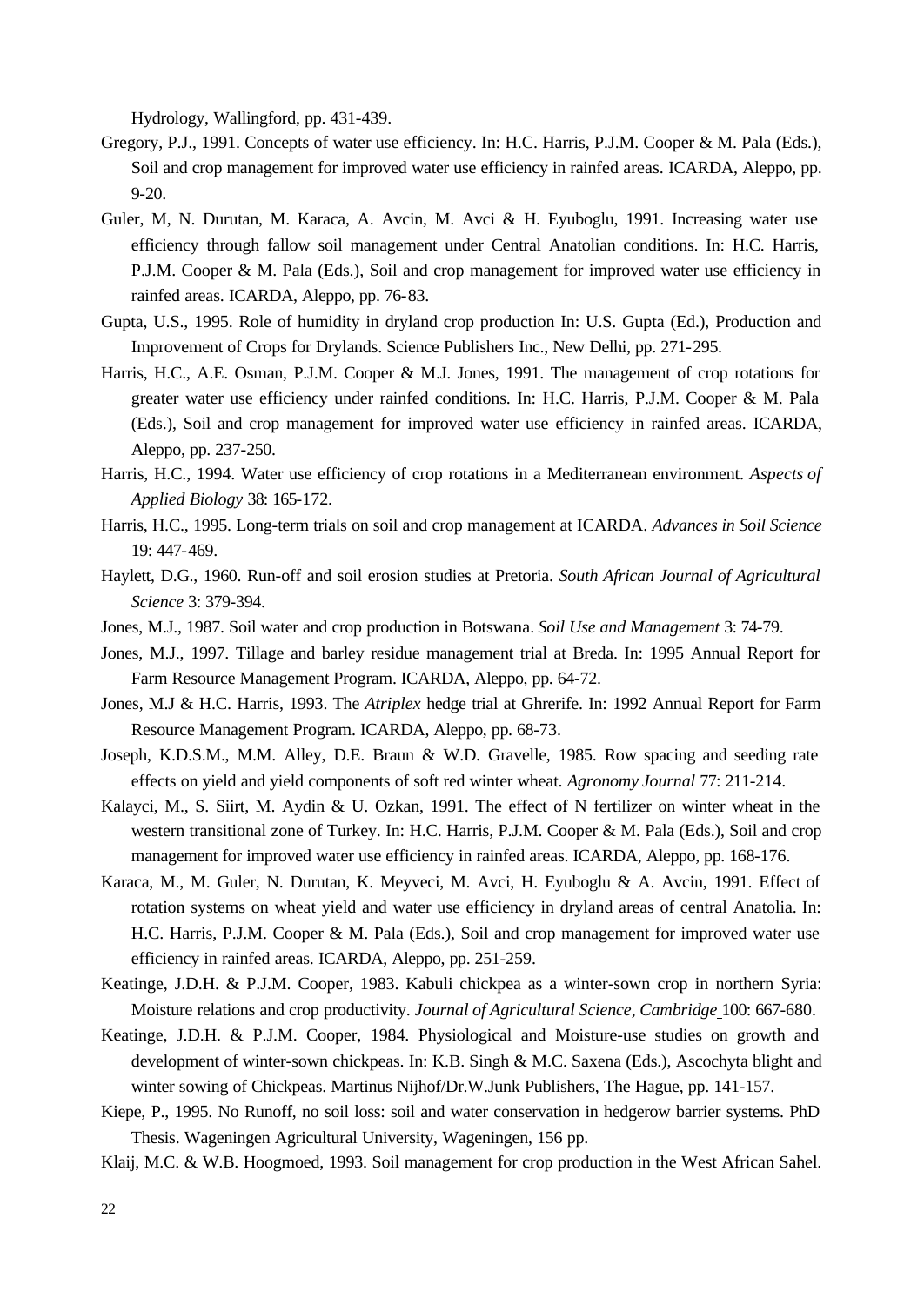II. Emergence, establishment, and yield of pearl millet. *Soil and Tillage Research* 25: 301-315.

- Klaij, M.C. & G. Vachaud, 1992. Seasonal water balance of a sandy soil in Niger cropped with pearl millet, based on profile moisture measurements. *Agricultural Water Management* 21: 313-330.
- Klaij, M.C., C. Renard & K.C. Reddy, 1994. Low input technology options for millet based cropping systems in the Sahel. *Experimental Agriculture* 30: 77-82.
- Lal, R., 1976. No-tillage effects on soil properties under different crops in western Nigeria. *Soil Science Society of America Journal* 40: 762-768.
- Lamers, J.P.A., K. Michels, and R.J. Vandenbeldt, 1994. Trees and windbreaks in the Sahel: establishment, growth, nutritive, and calorific values. *Agroforestry Systems* 26: 171-184.
- Long, S.P. & N. Persaud, 1988. Influence of neem (*Azadiracta indica*) windbreaks on millet yield, microclimate and water use in Niger, West Africa. In: P.W. Unger, T.V. Sneed, W.J. Jordan & R. Jensen (Eds.), Challenges in dryland agriculture - A global perspective. Texas Agricultural Experiment Station, Amarillo/Bushland, pp. 313-314.
- Manu, A., T.L. Thurow, A.S.R. Juo, I. Sanguina, M. Gandah & I. Mahamane, 1994. Sustainable land management in the Sahel: a case study of an agricultural watershed at Hamdallaye, Niger. TropSoils/TAMU Bulletin 94-01. TropSoil, Texas A&M Univ., 44 pp.
- Materechwera, S.A., 1999. Tillage practice effects on yields of maize under smallholder cropping in Malawi. *Tropical Agriculture (Trinidad)* 76: 63-65.
- Mazid, A., R.Tutwiler & H. Al-Ahmad 1998. Impact of modern technologies on durum wheat production in Syria. In: M.M. Nachit, M. Baum, E. Porceddu, P. Monneveaux & E. Picard (Eds.), Proceedings of the SEWANA (South Europe, West Asia and North Africa) Durum Research Network Workshop. ICARDA, Aleppo, pp. 88-102.
- Mechergui, M., A. Gharbi & S. Lazaar, 1991. The impact of N and P fertilizers on root growth, total yield and water use efficiency of rainfed cereals in Tunisia. In: H.C. Harris, P.J.M. Cooper & M. Pala (Eds.), Soil and crop management for improved water use efficiency in rainfed areas. ICARDA, Aleppo, pp. 153-158.
- Morse, K., 1996. A review of soil and water management research in semi-arid areas of southern and eastern Africa. Natural Resources Institute, Chatham, 187 pp.
- Muehlbauer, F.J. & W.J. Keiser (Eds.), 1994. Expanding the production and use of cool season food legumes. A global perspective of persistent constraints and of opportunities and strategies for further increasing the productivity and use of Pea, Lentil, Faba Bean, Chickpea, and Grasspea in different farming systems. Kluwer Academic Publishers, London, 991 pp.
- Mzezewa, J. & J. Gotosa, 1999. Impact of optimizing soil water use research and the need for using new information tools and methodologies in Zimbabwe. In: N. Van Duivenbooden, M. Pala, C. Studer & C.L. Bielders (Eds.), Efficient soil water use: the key to sustainable crop production in the dry areas of West Asia, and North and Sub-Saharan Africa. ICARDA, Aleppo/ICRISAT, Patancheru, pp. 413- 421.
- Nicou, R. & C. Charreau, 1985. Travail du sol et économie de l'eau en Afrique de l'Ouest. In: H.W. Ohm, & J.G. Naggy (Eds.), Technologie Appropriée pour les paysans des zones semi-arides de l'Afrique de l'Ouest. Perdue University , West Lafayette, pp. 9-37.
- N'tare, B.R., P.G. Serafini & L.K. Fussell, 1989. Recent developments in millet/cowpea cropping systems for low rainfall areas of the Sudano-Sahelian zone of West Africa. In: Soil, crop and water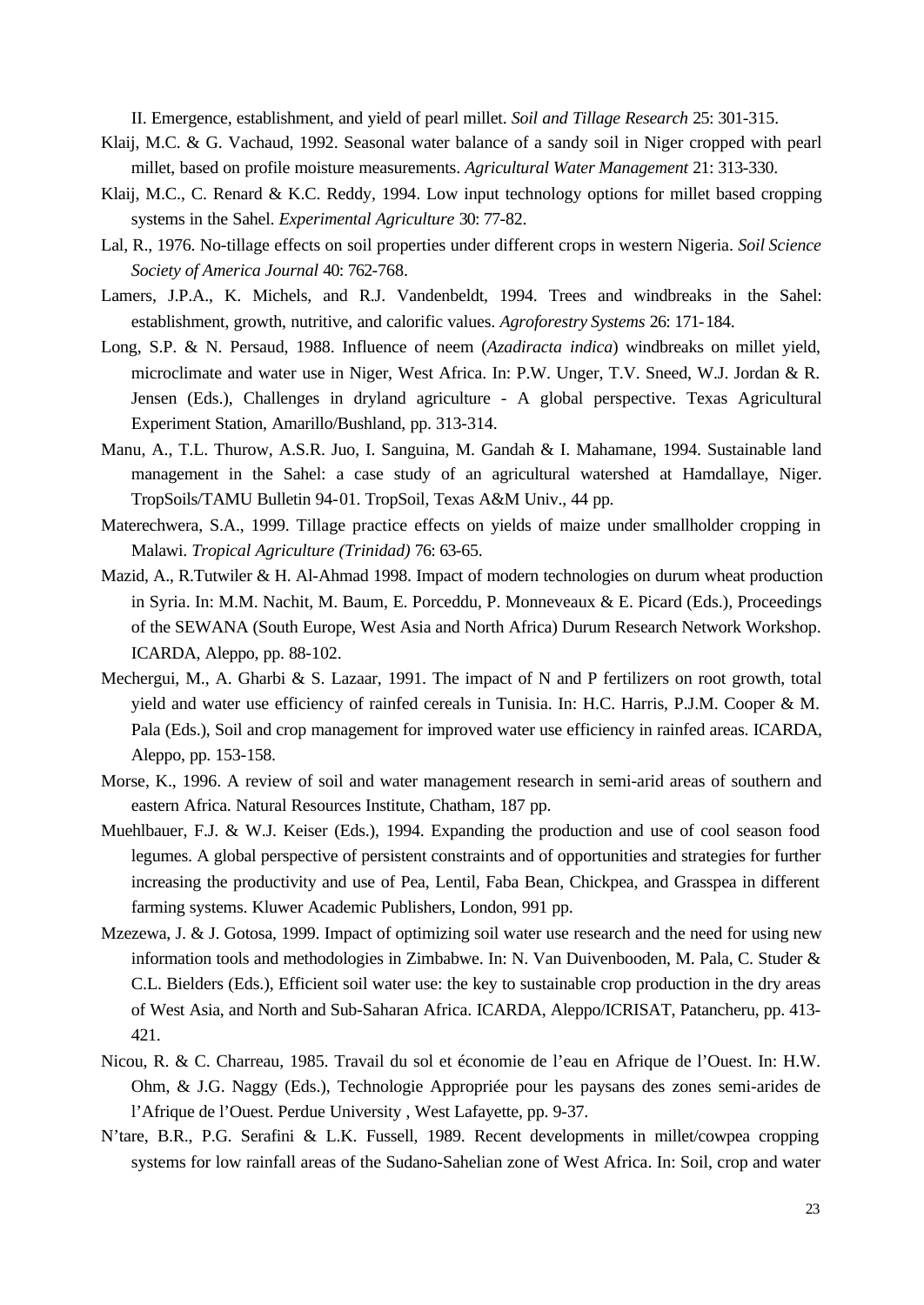management systems for rainfed agriculture in the Sudano-Sahelian Zone. ICRISAT, Patencheru, pp. 277-290.

- Nyakatawa, E.Z. & C.T. Nyati, 1998. Yields of maize and sunflower in relation to sowing time and rainfall distribution under three cropping systems in a semi-arid region in Zimbabwe. *Tropical Agriculture (Trinidad)* 75: 428-433.
- Onken, A.B., C.W. Wendt & A.D. Halvorson, 1988. Soil fertility and water use efficiency. In: P.W. Unger, T.V. Sneed, W.J. Jordan & R. Jensen (Eds.), Challenges in dryland agriculture - A global perspective. Texas Agricultural Experiment Station, Amarillo/Bushland, Texas, USA, pp. 441-44.
- Onyewotu, L.O.Z., C.J. Stigter, E.O. Oladipos & J.J. Owanubi, 1998. Yields of millet between shelter belts in semi-arid northern Nigeria, with a traditional and a scientific method of determining sowing date, and at two levels of organic manuring. *Netherlands Journal of Agricultural Science* 46: 53-64.
- Osman, A.E., M.H. Ibrahim & M.A. Jones (Eds), 1990. The role of legumes in the farming systems of the Mediterranean areas. Developments in Plant and Soil Sciences 38, Kluwer Academic Publisher, Dordrecht, 310 pp.
- Ouattara, B., V. Hien & F. Lompo, 1999. Development of water management technologies for rainfed crops in Burkina Faso. In: N. Van Duivenbooden, M. Pala, C. Studer & C.L. Bielders (Eds.), Efficient soil water use: the key to sustainable crop production in the dry areas of West Asia, and North and Sub-Saharan Africa. ICARDA, Aleppo/ICRISAT, Patancheru, pp. 265-281.
- Pala, M., 1991. The effect of crop management on increased production through improved water use efficiency at sowing. In: H.C. Harris, P.J.M. Cooper & M. Pala (Eds.), Soil and crop management for improved water use efficiency in rainfed areas. ICARDA, Aleppo, pp. 87-105.
- Pala, M.& A. Mazid, 1992a. On-farm assessment of improved crop production practices in Northwest Syria. I. Chickpea. *Experimental Agriculture* 28: 175-184.
- Pala, M.& A. Mazid, 1992b. On-farm assessment of improved crop production practices in Northwest Syria. II. Lentil. *Experimental Agriculture* 28: 185-193.
- Pala, M., C.S. Stockle, & H.C. Harris, 1996a. Simulation of durum wheat (*Triticum turgidum* ssp Durum) growth under different water and nitrogen regimes in a Mediterranean environment using CropSyst. *Agricultural Systems* 51: 147-163.
- Pala, M., A. Matar & A. Mazid, 1996b. Assessment of the effects of environmental factors on the response of wheat to fertilizer in on-farm trials in a mediterranean type environment. *Experimental Agriculture* 32: 339-349.
- Pala, M., H.C. Harris, J. Ryan, R. Makboul & S. Dozom. 2000. Tillage Systems and stubble management in a Mediterranean-type environment in relation to crop yield and soil moisture. *Experimental Agriculture* 36: 223-242.
- Pala, M., E. Armstrong & C. Johansen. 2000. The role of legumes in sustainable cereal production in rainfed areas. In: R. Knight (Ed.), Linking research and marketing opportunities for pulses in the  $21<sup>st</sup>$ century. Current Plant Science and Biotechnology in Agriculture 34, Kluwer Academic Publishers, Dordrecht, pp. 323-334.
- Papendick, R.I., J.F. Parr & R.E. Meyer, 1991. Tillage and stubble management: ongoing research in USA. In: H.C. Harris, P.J.M. Cooper & M. Pala (Eds.), Soil and crop management for improved water use efficiency in rainfed areas. ICARDA, Aleppo, pp. 66-78.
- Payne, W.A., R.J. Lascano, L.R. Hossner, C.W. Wendt & A.B. Onken, 1991. Pearl millet growth as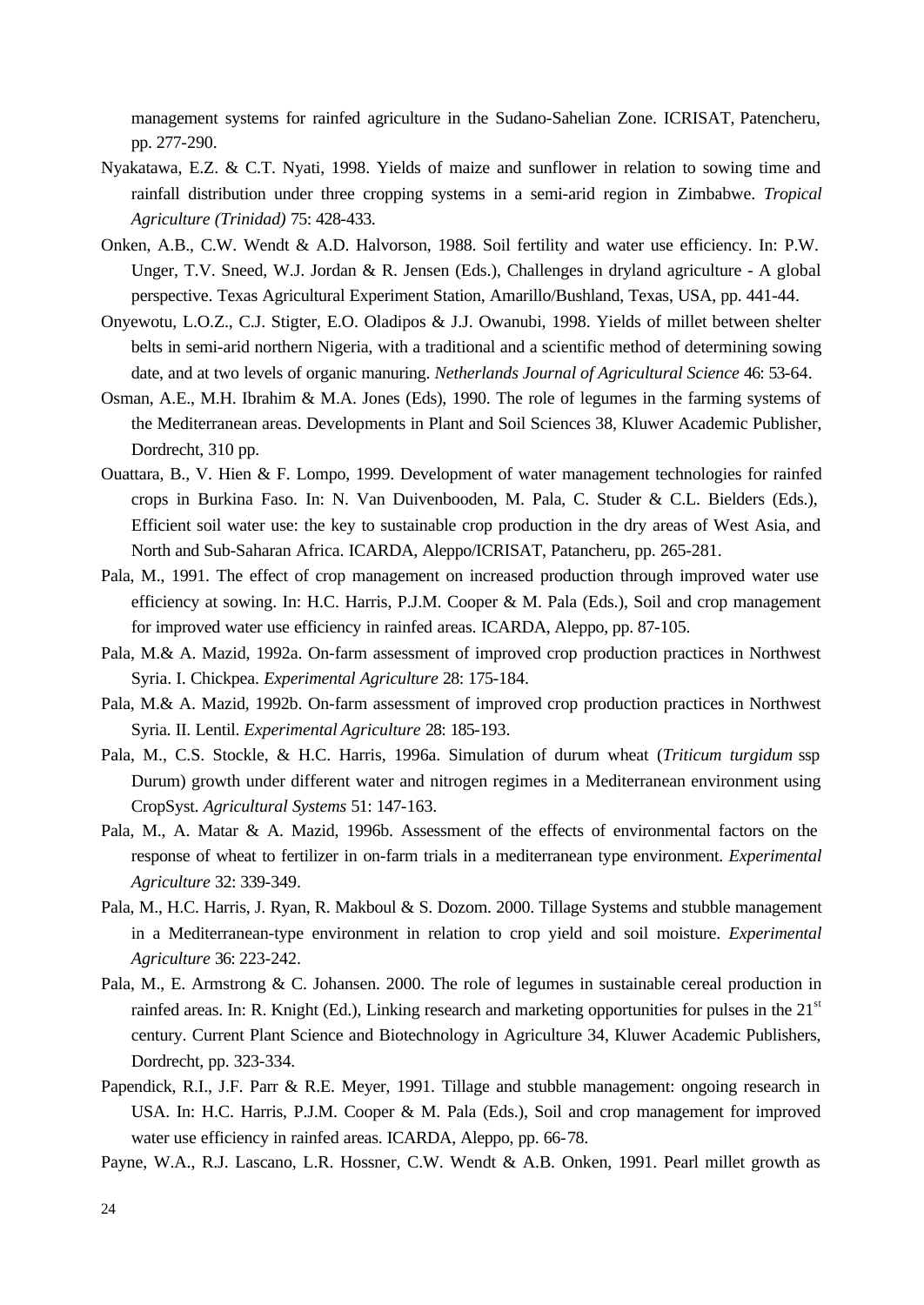influenced by phosphorus and water. *Agronomy Journal* 83: 942-948.

- Perez, P., J. Albergel, M. Diatta, M. Grouzis & M. Sene, 1998. Rehabilitation of a semi-arid ecosystem in Senegal. 2. Farm-plot experiments. *Agriculture, Ecosytems and Environment* 70: 19-29.
- Rees, D.J., 1986a. Crop growth, development and yield in semi-arid conditions in Botswana. II. The effects of intercropping *Sorghum bicolor* with *Vigna unguiculata. Experimental Agriculture* 22: 169-177.
- Rees, D.J., 1986b. Crop growth, development and yield in semi-arid conditions in Botswana. I. The effects of population density and row spacing on *Sorghum bicolor. Experimental Agriculture* 22: 153-167.
- Roose, E., 1989. Gestion conservatoire des eaux et de la fertilité des sols dans les paysages soudanosahéliens de l'Afrique Occidentale. In: Soil, crop, and water management systems for rainfed agriculture in the Sudano-Sahelian Zone. ICRISAT, Patancheru, pp. 55-72.
- Ryan, J. (Ed.), 1997. Accomplishments and future challenges in dryland soil fertility research in the Mediterranean area. ICARDA, Aleppo, 369 pp.
- Saxena, M.C., 1981. Agronomy of Lentils. In: C. Webb & G.C. Hawtin (Eds.), Lentils. CAB International, Wallingford, pp. 119-129.
- Seckler, D., 1996. The new era of water resources management: from "dry" to "wet" water sowings. Research Report 1. International Water Management Institute, Colombo, Sri Lanka, 23 pp.
- Shetty, S.V.R., B. Kuita, A. Coulibaly & I. Kassembara, 1987. Cultures associées au Mali. Progrès de la recherche agronomique. In: Les Cultures Associées au Mali. ICRISAT/IER, Bamako, pp. 31-51.
- Silim, S.N., M.C. Saxena & W. Erskine, 1990. Seeding density and row spacing for lentil in rainfed Mediterranean environments. *Agronomy Journal* 82: 927-930.
- Silim, S.N.; M.C. Saxena & W. Erskine, 1991. Effect of sowing date on the growth and yield of lentil in a rainfed Mediterranean environment. *Experimental Agriculture* 27: 145-154.
- Singh, K.B., 1981. Yield potential of tall chickpeas at increased plant density. *International Chickpea Newsletter* 4: 10-11.
- Sivakumar, M.V.K., 1988. Predicting rainy season potential from the onset of rains in the Sahelian and Sudanian climatic zones of West Africa. *Agricultural and Forest Meteorology* 42: 295-305.
- Sivakumar, M.V.K., 1993. Growth and yield of millet and cowpea in relay and intercrop systems in the Sahelian zone in years when the onset of the rainy season is early. *Experimental Agriculture* 29: 417-427.
- Somi, G. & A. Abdul Aal, 1999. Surface water resources management using runoff harvesting and spreading techniques in the Syria steppe (1995-1998 seasons). Syrian Ministry of Agriculture and Agrarian Reform, Department of Water Management/IDRC/UNDP, Damascus, 34 pp.
- Stapper, M. & H.C. Harris, 1989. Assessing the productivity of wheat genotypes in a Mediterranean climate, using a crop-simulation model. *Field Crops Research* 20: 129-152.
- Stroosnijder, L. & W.B. Hoogmoed, 1984. Crust formation on sandy soils in the Sahel. II. Tillage and its effect on the water balance. *Soil & Tillage Research* 4: 321-337.
- Swinton, S.M. & R.R. Dueson, 1988. The rationality of intercropping in Sahelian Africa: evidence from Niger. In: P.W. Unger, T.V. Sneed, W.J. Jordan & R. Jensen (Eds.), Challenges in dryland agriculture - A global perspective. Texas Agricultural Experiment Station, Amarillo/Bushland, pp 601-603.